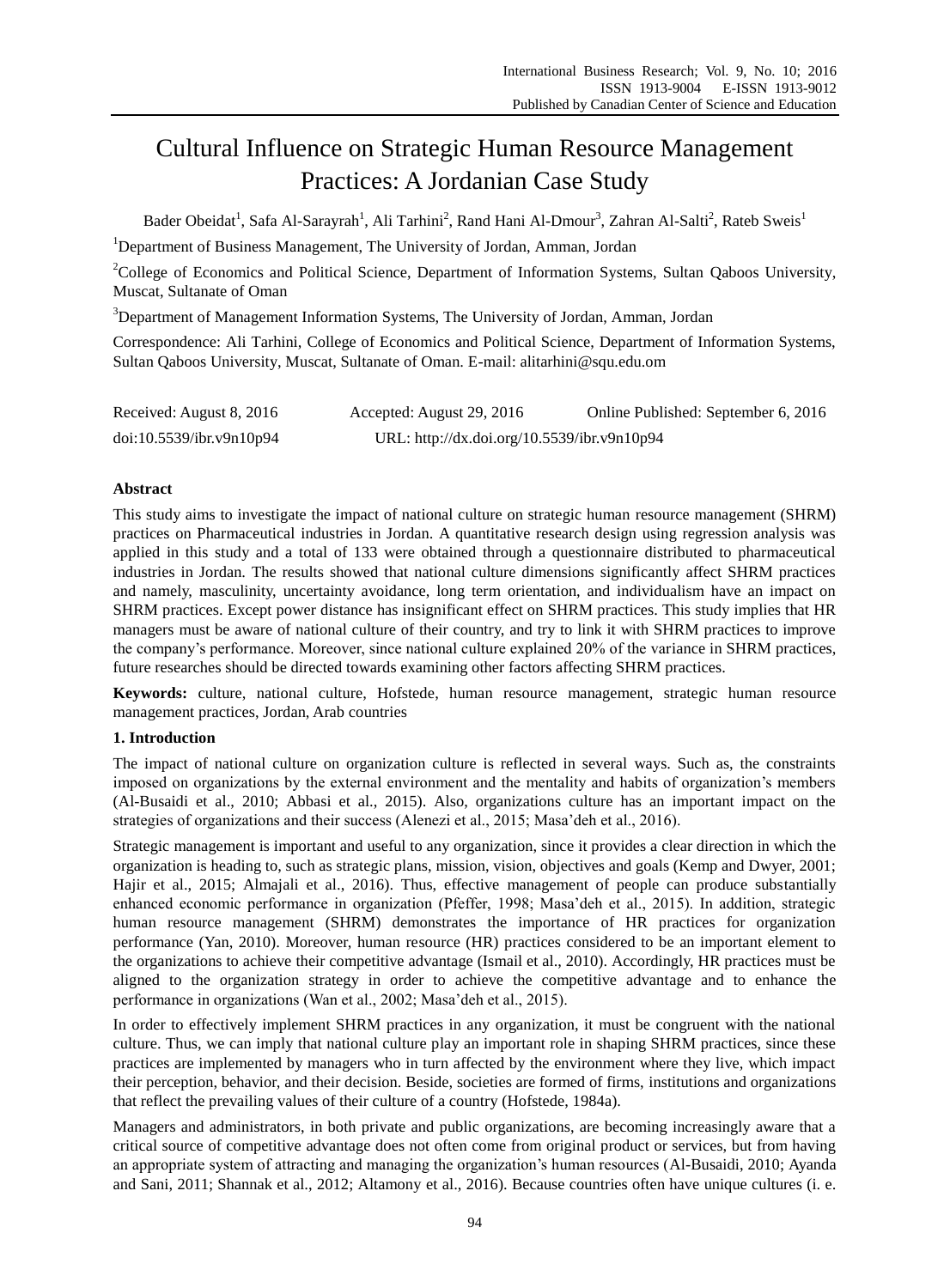values, norms, and customs), it was widely presupposed that multinational enterprises had to understand the culture of the region in which they operate in order to effectively manage their human resources (Jackson and Schuler, 1995).

As culture tends to spend strong influence on management practices and on organizational behaviors, effective HRM practices may vary across different cultures (Abdul Hamid, 1996; Maqableh et al., 2014). Numerous theoretical discussions argued that effective SHRM practices must be matched with the social and organizational context (Aycan, 2005). Since, the national culture dimensions impact the design and implementation of SHRM policies and practices across different conditions (Reiche et al., 2009). There is a need to examine culture"s impact on management practices in less developing countries, because of the rapid of business globalization and the increased of international trade with these countries (Abdul Hamid, 1996; AL-Syaidh et al., 2015).

To the best of the authors" knowledge, there are few studies that shed light on the implications of national culture on SHRM practices in Jordan. Based on the above discussion, this research aims to study the impact of national culture on HRM practices in Pharmaceutical industries in Jordan. In order to reach full potential for economic and social development, the Jordanian government has focused on developing the industrial sector, a sector which provides the majority of new jobs and produces much of the creativity and innovation that fuels economic progress (Ministry of industry and trade, 2012). The Pharmaceutical industry accounts for 20% of manufacturing GDP (Gross Domestic Product) and has had 17.5% manufacturing growth in 2006 (Jordan Investment Board, 2012). Also, the pharmaceutical industry in Jordan is the 2nd largest export industry, exporting 80% of production to 60 countries worldwide, major export markets include Saudi Arabia, Algeria, and Iraq, whereas capital investments exceeded over \$500m in 2007 (Jordan Investment Board, 2012).

The rest of the paper is organized as follows. The next section review the studies related to culture and strategic human resource management. The proposed theoretical framework is then presented in section 3. The data collection method, analysis and results are then described in Sections 4and 5 respectively. Section 6 concludes the paper and discusses the implications of the findings for both theory and practice as well as the limitations and future work of this study are highlighted.

## **2. Literature Review**

Since, Hofstede"s model is the most widely known in the business and in the cross cultural field (Manrai and K. Manrai, 2011; Tarhini et al., 2016). Besides, it has been considered as the benchmark of culture analysis for the last three decades (Orr and Hauser, 2008). This study will focus on investigating the impact of national culture on SHRM practices by using Hofstede"s model, thus the next subsections will review the concept of culture with a detailed explanation of Hofstede"s cultural dimensions and also its relation to strategic human resource management.

## *2.1 Hofstede's Cultural Dimensions at the National Culture*

According to Hofstede (1991), culture is the collective programming of the mind that differentiates individuals of one group from another. Thus, culture refers to the common elements within each nation (the national norm) and it is not describing individuals (Hofstede, 1991). National cultures refer to beliefs, values, and practices that are shared by the majority of people belonging to a nation, and enriched by national laws and governmental policies with respect to education, family life, business, and etcetera (Oudenhoven, 2001).

The four dimensions of national culture were found through a combination of theoretical reasoning and massive statistical analysis, with a largest survey material obtained using a single questionnaire (Hofstede, 1980). Also, this survey material was collected between 1967 and 1973 among employees of one large U.S. multinational corporation (MNC) in 40 countries around the world (Hofstede, 1980). The total data contains more than 116,000 questionnaires collected from everyone in the corporation, from unskilled workers to Ph.D.s and top managers (Hofstede, 1980). The dimensions of national culture he used represent criteria for describing national cultures (Hofstede, 1980). The four dimensions are:

Individualism versus Collectivism (IDV): Individualism stands for members who take care of themselves and their direct families only (Hofstede, 1984a). On the other hand, collectivism refers to which individuals can expect their relatives, clan, or other to look after them for unquestioning loyalty (Hofstede, 1984a). individualists tend to have a high need for personal achievements and value individual rights (Swaidan and Hayes, 2005; Tarhini et al., 2016). According to Hofstede, Jordan, with a score of 30 is considered a collectivistic society. People in Jordan tends to focus on relationships where everyone takes responsibility and take care of their families and others, the relationship between employee and employer are moral like a family link, also hiring and promotion decisions are making to the employee"s in-group.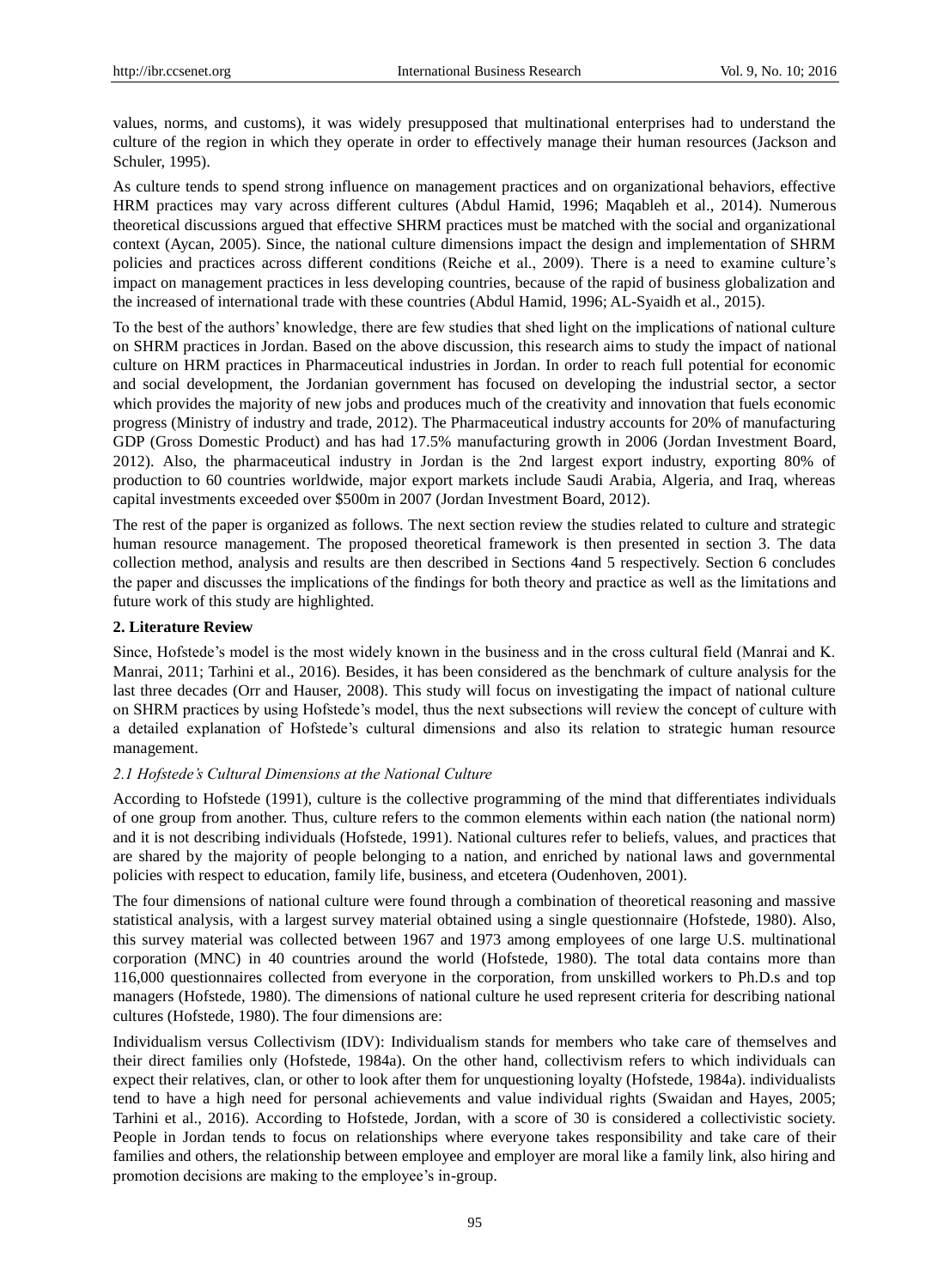Power Distance (PD): PD is the extent to which individuals accept that power in companies is distributed unequally (Hofstede, 1984a). For this reason, people in large power distance societies accept a hierarchical order (Hofstede, 1984a). Beside, members in high power distance prefer little consultation between superiors and subordinates, while in low power distance they prefer consultative styles (Daniels et al., 2011). Whereas, people in low power distance societies strive for power equalization and demand justification for power inequalities (Hofstede, 1984a). According to Hofstede, Jordan scores high on this dimension (score of 70) which means that people accept a hierarchical order, which reflecting inequalities and centralization exists since of hierarchical (www.geert-hofstede.com).

Uncertainty Avoidance (UA): UA is the extent to which people are uncomfortable with the uncertainty and vagueness (Hofstede, 1984a). Beside, strong uncertainty avoidance cultures preserve rigid codes of belief and behavior and are unforgivable towards deviant persons and ideas (Hofstede, 1984a). Also, in cultures where UA is high, most employees prefer following set rules even if breaking them may be in the company"s best interests, and they prefer the certainty of present positions over the uncertainty of potential advancement positions (Daniels et al., 2011). According to Hofstede, Jordan scores 65 on this dimension, thus Jordanians need for rules even if it never seems to work, also they value time, precision and punctuality, and they consider the security as important element in individual motivation.

Masculinity versus Femininity (MAS): Masculinity stands for achievement, courage, persistence, and material success (Hofstede, 1984a). While, femininity stands for relationships, humility, caring for the weak, and they value quality of life (Hofstede, 1984a). People in feminine cultures place a higher value on social relationship, quality of life, and concern for others (Griffin and Pustay, 2010). In other words, masculinity–femininity measures national culture according to the division of roles and values between the genders (Chiang, 2005). According to Hofstede, Jordan scores 45 on this dimension and it is considered a relatively feminine society, Jordanians focus on working in order to live, and managers pursue for consensus, also they value equality, consistency and quality in their working environment, also incentives such as free time and flexibility are preferable and they take decisions through involvement.

Long versus Short-Term Orientation: In brief, the four dimensions represent elements of culture systems of the countries, which they are based on human values and behavior (Hofstede, 1984a). In 1991, Hofstede added a fifth dimension to his model named it "Long versus Short-Term Orientation" (LTO). According to Hofstede, long-term orientation refers to the values oriented towards the future, like thrift (saving) and persistence (Hofstede, 1993). While, short-term orientation refers to the values oriented towards the past and present such as respect for tradition and loyalty social obligations (Hofstede, 1993; Manrai and K. Manrai, 2011). According to Hofstede, Jordan scores 35, which considered a short term orientation culture, this indicates there is a great respect for traditions, low, tendency to save, work for achieving quick results truth ([www.geert-hofstede.com](http://www.geert-hofstede.com/)).

## *2.2 Strategic Human Resource Management (SHRM)*

Human resources are counted to be the most significant asset of any organization, but few organizations are able to completely employ its potential (Ahmad and Schroeder, 2003; Masa"deh et al., 2015). Moreover, Human resources management (HRM) is a necessary function in organizations, it involves all managerial personnel, and it considers people as the most important single asset of the organization and enhances company performance (Schuler, 2000). HRM is defined as, the policies and practices needed to carry out the people or human resource aspect of a management position, including selection, job definition, training, performance appraisal, compensation, career planning and are encouraging employee participation in decision making and measure the organizational performance, customer satisfaction and maximize the profitability of organization (Nayyab et al., 2011). Also, "HRM practices include analyzing and designing work, determining human resource needs (HR planning), attracting potential employees (recruiting), choosing employees (selection), teaching employees how to perform their jobs and preparing them for future (training and development), rewarding employees (compensation), evaluating their performance (performance management), and creating a positive work environment (employee relation)" (Noe et al., 2010, p.4).

Strategic human resource management is a sub field of human resource management (Lee, 2011; Obeidat et al., 2014). SHRM has developed as a field of management practices and became popular since 1980s (Jain, 2005; Altarawneh and Aldehayyat, 2011; Lee, 2011; Orozco et al., 2015). Wright and McMahan (1992) defined Strategic HRM as the pattern of planned human resource deployments and activities purposed to enable the company to achieve its goals.

Delery (1998) argued that, SHRM focuses on several issues, that human resource management practices and policies are the main tools that organizations employ to develop and sustain the necessary human resources.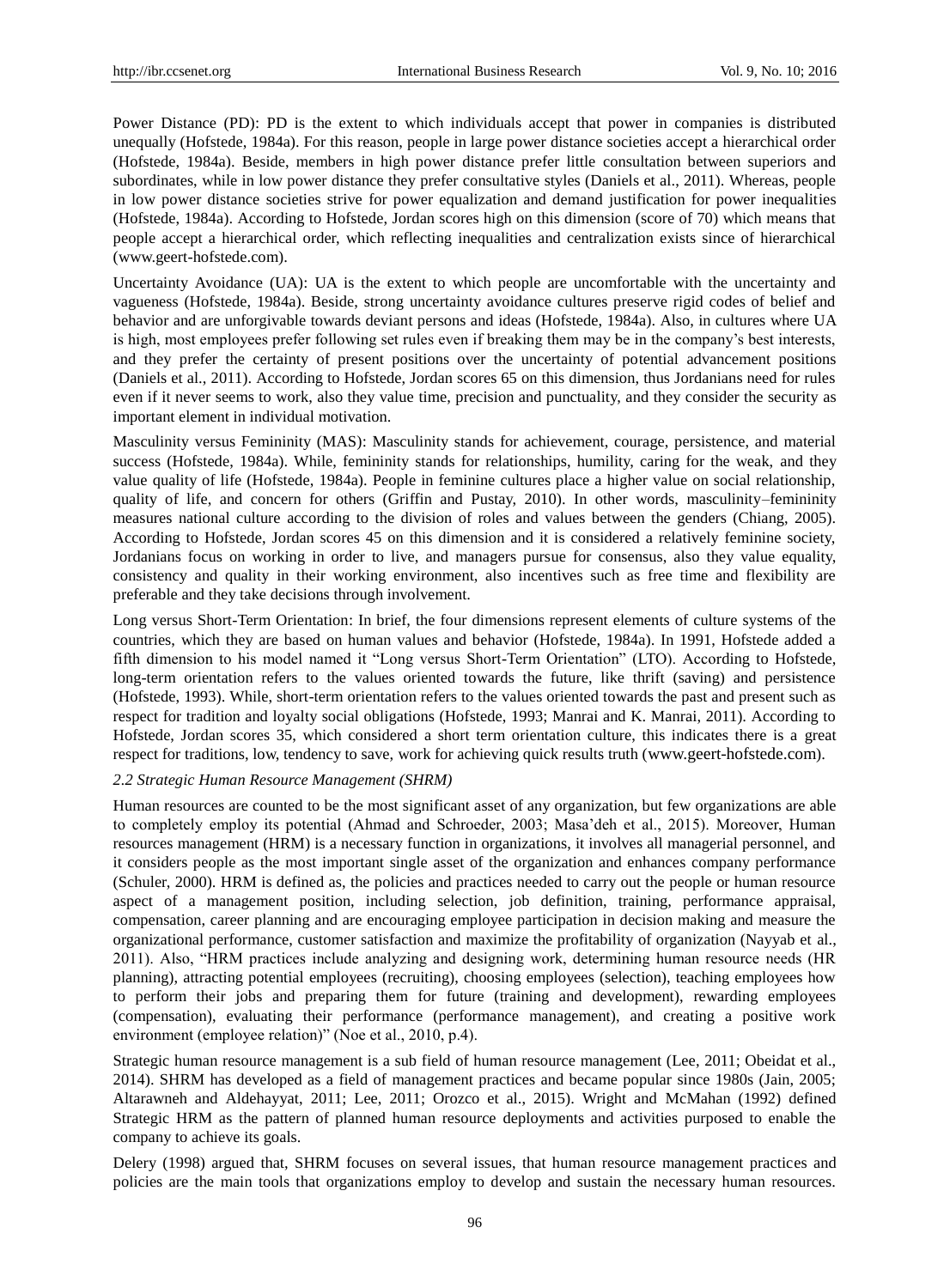Furthermore, the concern of SHRM is to ensure that: (1) HRM is fully integrated with the organization through its strategy and the strategic needs of the firm; (2) human resource practices are consistent both across policy areas and across hierarchies (Schuler, 2000). Ismail et al. (2010) in their study, classified SHRM practices according to two terms the first one is instrumental practices which leads the organization to meet the strategic vision and mission such as recruitment/selection, training, performance and rewards management, and the second is administrative practices.

The goal of performance management or evaluation is to guide and encourage the employees" activities to be in line with the organization objective (Yan, 2010; Obeidat et al., 2016). Besides, it is considered a judgment decision for promotion, demotion, transfer, retention and pay; also it is a developmental guide for employees' feedback and for training needs for employees (Daley et al., 2002). Strategic pay requires that all decisions related to compensation are designed to attract and retain or motivate employees (Daley et al., 2002). Moreover, compensation is concerned with the salary increases and incentives for employee. Furthermore, compensation assists to encourage individuals, since they know they will share in the results of their work (Pfeffer, 1998).

#### *2.3 National Culture and SHRM Practices*

The era of strategic HRM was started in nearly two decades ago, and since then, a behavioral perspective has emerged as the predominate paradigm for research (Wan et al., 2002; Obeidat et al, 2012). However, in the 1990s the concept of bundling of human resource practices became popular and attracted to numerous studies (Wan et al., 2002). On the other hand, a few studies had addressed the implications of the cultural dimensions on HRM management processes and practices that can be applied to any country or organization (Milikic, 2009). However, there has been some concern about the extent to which models and practices of HRM are capable of being transferred from one country to another (Easterby-Smithy et al., 1995). For this reason, in the late 1970s, there was a concern that Japanese ideas might be adopted by US companies and to some extent there are considerable variations in the form of HRM in different settings (Easterby-Smithy et al., 1995; Al-Sarayrah et al., 2016).

In another study, Schuler and Rogocsky explored a number of relationships between the cultural dimensions suggested by Hofstede (Power Distance, Uncertainty Avoidance, Individualism-Collectivism, and Masculinity-Femininity) and specific compensation practices (four categories of compensation practices based on status, performance, social benefits and programs, and employee ownership plans). They analyzed the relationships between Hofstede's dimensions and specific HR practices (Schuler and Rogocsky, 1998). In summary, the results suggest that national culture provides an important explanation for the variance in the utilization of different compensation practices in different countries (Schuler and Rogocsky, 1998).

Moreover, a comparative study shows that managers from different national cultures hold different assumptions and values as to the nature of management and organization (Laurent, 1986). These different sets of assumptions shape different value systems and translated into different management and organizational practices which in turn enhance the original assumptions (Laurent, 1986). Another study by Myloni et. al. (2004) showed that the effect of national culture on HRM in Greece is quite prominent, for example HR practices, such as planning, recruitment and performance appraisal are to a great extent in congruence with the cultural values of Greek society.

In another study, the managerial attitudes, values, behaviors differ across national cultures and these differences call for differences in management practices (Newman and Nollen, 1996). For example, the main differences in HRM between these two countries (china and UK), appear in the 'softer' areas where relationships are important: appraisal, reward systems, the process of assessing potential and the basic stance of unions towards management, such these differences can be linked to known cultural factors such as the greater concern for relationships, for harmony and the preservation of 'face' in China (Easterby-Smithy et al., 1995). In another study, substantial use of pay and promotion should improve profitability in masculine countries, such as Anglo and Germanic countries, but worsen it in feminine countries, such as Nordic countries (Newman and Nollen, 1996). Furthermore, Aycan (2005) found out that job analysis may be affected by three of Hofstede`s cultural dimensions: Uncertainty Avoidance, Individualism vs. Collectivism, and Power Distance. In order that, these three dimensions affect the specificity of job description and job specification, the unit of analysis and the method of job analysis (Milikic, 2009).

Moreover, the culture influences many aspects of the recruitment process, so only those recruitment methods and practices that fit the culture are probably to be effective (Milikic, 2009). Also, numerous studies have focused on many aspects of recruitment, including the methods of recruitment and recruitment sources, and the plurality of studies have focused on the influence of only two of Hofstede`s cultural dimensions: Collectivism vs. Individualism and Power Distance (Milikic, 2009). Besides, recruitment/selection, and training/development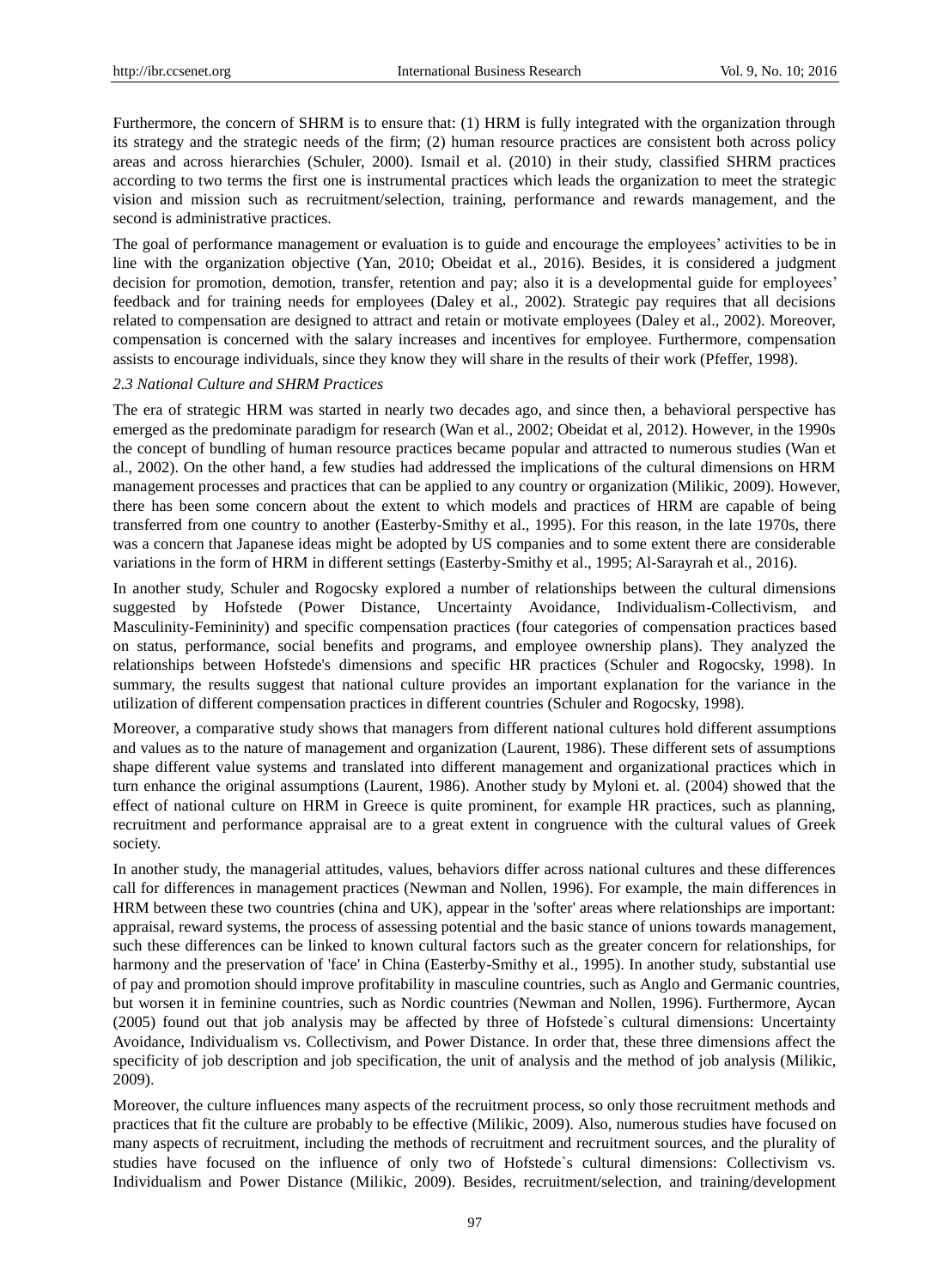show little difference in practices between the Malaysian and Japanese owned companies, these differences in the practices in terms of elaborateness, approach and process (Othman, 2009). In addition, power distance or uncertainty avoidance is positively correlated with seniority and good interpersonal relationships with higher management and important criteria for compensation and reward management (Aycan, 2005). Moreover, in high power distance, differential compensation plans are prepared based on subjective decisions of the top management (Aycan, 2005). Also, employees in feminine and collectivistic cultures prefer flexible benefit plans such as child-care, maternity leave or career-break schemes (Aycan, 2005).

Miah and Bird (2007) mentioned that the national and organization culture impact the managers who work in different companies, they conclude that a Japanese parent company's culture tends to have a much stronger influence with Japanese companies operating in Japan, also Japanese parent company culture tends to have less influence than the South Asian national culture in shaping the HRM styles and practices in Japanese subsidiaries/joint ventures operating in South Asia.

As well as, national differences are still obvious in recruitment, development and termination practice (Faulkner et al., 2002). Beside, Japanese companies were more long term than those of the other nations and they had less managerial job rotation than nations (Faulkner et al., 2002). On the other hand, US companies' HRM practices were short term on recruitment, and they remain the most likely to 'hire and fire' (Faulkner et al., 2002). While, the French emphasized formal qualifications as criteria for promotion also the Japanese still favored priority as an important criterion for promotion (Faulkner et al., 2002). In other words, there is a distinguished difference in the HRM practices employed by companies from each of the countries, influenced by the characteristic of HR practices of companies in the origin country (Faulkner et al., 2002).

Also, HRM practices that are highly successful in the industrialized society, western societies often fail in non-western societies, because they were uncritically adopted without any regard to their appropriateness in non-western cultures (Mendonca et al., 1999). However, it must be emphasized that to be effective, the organizations in every culture must fit it is HR practices with the national culture in the origin country (Mendonca et al., 1999). Therefore, it is important to consider the cultural aspects of the context which are significant to the organizational HRM practices (Joarder et al., 2011).

Oudenhoven (2001) concluded that across nations (Belgium, Canada, United States, Denmark, France, Germany, Greece, Spain, The Netherlands and United Kingdom). He found some differences in preference scores, such as a lower desired level of power distance by women, and the higher preference for femininity of young respondents, he argued that Students and employees, or men and women may differ with respect to their preferences, but they all have common experiences when working in the same organization or in the same country, also he recognized that their perceptions do not differ within one nation.

## **3. Theoret tical Framewo ork**

The theoretical framework developed for this study is illustrated in Figure 1. This framework focuses on the impact of national culture on Human Resources Management (HRM) practices.

| Dependent variable          |
|-----------------------------|
| <b>SHRM</b> practices       |
| Analysis and design of work |
| HR planning                 |
| Recruiting / Selection      |
| Training and development    |
| Compensation                |
| Performance management      |
| Employee relation           |
|                             |

Figure 1. The proposed theoretical framework

## *3.1 Operat tional Definiti ons of Variabl les*

The dimensions of national culture (Independent Variable) for this study were adopted from Hofstede (1993). National cultures are classified according to five independent dimensions and which in turn explain the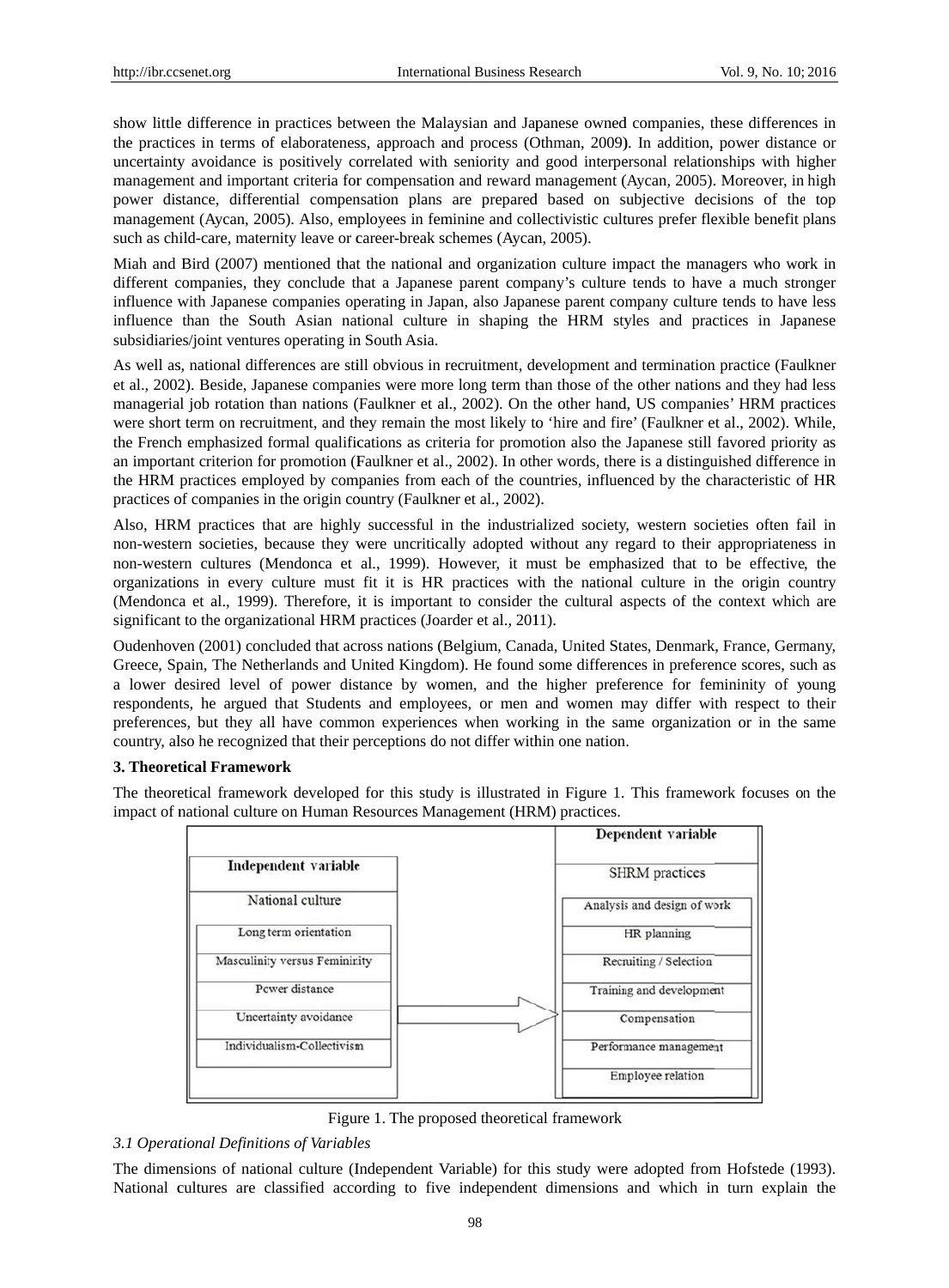differences in management of organizations (Hofstede, 1993). Moreover, a national culture is usually characterized by the values of the people who belong to that culture (Schuler and Rogocsky, 1998). Also, Hofstede suggested that culture at a national level can be classified according to five dimensions: "power distance, uncertainty avoidance, individualism versus collectivism, masculinity versus femininity and long-term versus short-term orientation (Leahy, 2008). Therefore, the operational measures of the national culture are: (1) power distance, (2) uncertainty avoidance, (3) individualism versus collectivism, (4) masculinity versus femininity, (5) long-term versus short-term orientation. For the purpose of this study 18- questions for measuring national culture were adopted from the value survey module 1994 by Hofstede. The operational measures of the strategic human resource management practices (Dependent Variable) are: (1) Analysis and design of work, (2) HR planning, (3) Recruiting /Selection, (4) Training and development, (5) Compensation, (6) Performance management, (7) Employee relation. Twenty nice items measuring HRM practices were adopted from (Abdul Hamid, 1996; Daley et al., 2002; Kelly, 2008; Yan, 2010; Noe et al., 2010). All items are measured using a five– point Likert scale ranging from 1-Strongly disagree to 5-Strongly agree. Appendix A and B show the questions used to measure the constructs and their items in this study.

#### *3.2 Hypothesis*

In order to test the impact of national culture on human resource management practices, the following null hypotheses were developed.

H1: There is no statistically significant relationship (at  $\alpha \leq 0.05$ ) between national culture and SHRM practices.

H1.1: There is no statistically significant relationship (at  $\alpha \leq 0.05$ ) between national culture and analysis and design of work.

H1.2: There is no statistically significant relationship (at  $\alpha \leq 0.05$ ) between national culture and HR planning.

H1.3: There is no statistically significant relationship (at  $\alpha \leq 0.05$ ) between national culture and Recruiting / Selection.

H1.4: There is no statistically significant relationship (at  $\alpha \leq 0.05$ ) between national culture and Training and development.

H1.5: There is no statistically significant relationship (at  $\alpha \leq 0.05$ ) between national culture and compensation.

H1.6: There is no statistically significant relationship (at  $\alpha \leq 0.05$ ) between national culture and Performance management.

H1.7: There is no statistically significant relationship (at  $\alpha \leq 0.05$ ) between national culture and employee relation.

#### **4. Methodology**

This study adopted a positivist philosophy and deductive approach to accomplish the main goal of this research. Moreover, this research is quantitative and explanatory since this study is concerned with causal relationship between variables (Saunders et al., 2009; Zikmund et al., 2013). Data were collected using a convenience sampling technique from 133 employees working in the HR department from 14 of the biggest Pharmaceutical companies in Jordan using a self-administrated questionnaire.

The items selected to measure (national culture and HRM practices) were primarily derived and adopted from existing literature or prior studies to ensure content validity. A pilot study was conducted with employees from different HR departments of different companies for the questions related to SHRM practices in the questionnaire. The measurement items were refined and improved based upon their feedback and opinions; this feedback enhances the content validity of the questionnaire.

In this study, scale reliability was assessed using cronbach's alpha coefficient. The internal consistency coefficient should be minimum 0.70, and it is highly reliable if  $0.80 \le a < 1.00$  (Turan and Cetinkaya, 2012). The results in Appendix A and B show that cronbach's alpha coefficient range from 0.83 to 0.95. Therefore, all values are highly reliable since alpha above 0.8. This result indicates a good internal consistency among the items related to its dimensions, also to each variable, and the entire scale.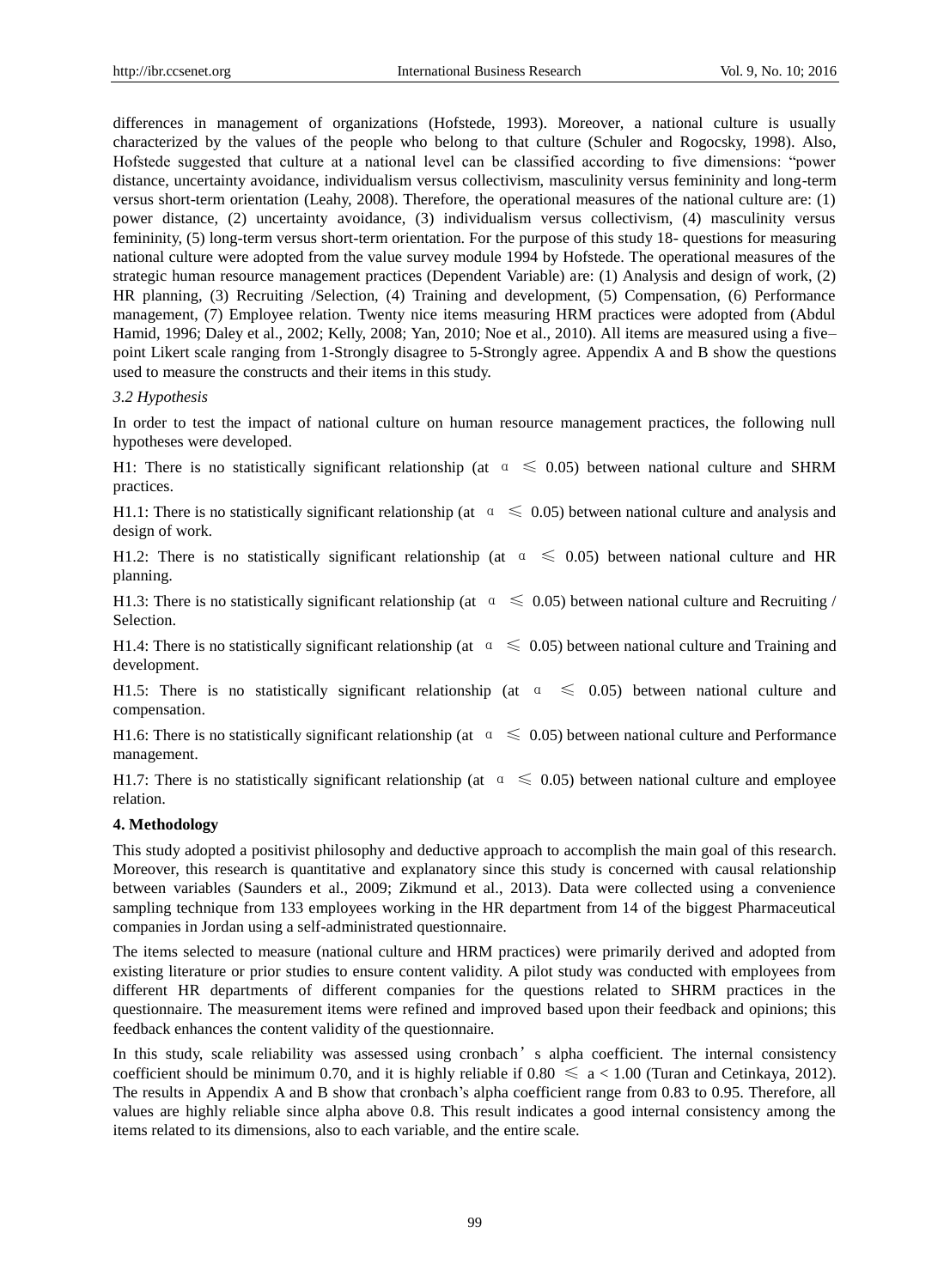#### **5. Data Analysis and Discussion**

#### *5.1 Respondents Demographic Profile*

One hundred thirty-three respondents from pharmaceutical industries in HR department participated in this study. The data were gathered using a self-administrated questionnaire and Statistical Package for Social Science (SPSS) version 21 was used to analyze them. Among the 133 participants, there was 47.4% male. In addition, more than half of the respondents belong to the age group between 20-29 years (60.9%), followed by (21.8%) belonging to the age between 30-39 years, (9%) between 40-49 years, (6.8%) less than 20 years, and small percentage (1.5%) between 50-59, beside (0 %) of the respondents belonging to the age group above 60. When considering the educational level of the respondents, it can be noticed that majority of them hold a bachelor degree (61.7%), followed by (21.8%) hold a diploma degree and the rest of them are distributed in the other levels with (8.3%), (6.8%), and (1.5%) for master degree, Tawjihi, and Doctorate respectively.

## *5.2 Descriptive Analyses*

The mean is a measure of central tendency that includes all data values in its calculation (average) (Saunders et al., 2009). Therefore, it provides an overview of the answers given by the respondents for each question, dimension, and variable. The standard deviation is a measure of dispersion that describes the extent to which data values differ from the mean (Saunders et al., 2009). Thus, if the data values are close to the mean, then the mean is more typical than if they vary widely from it is mean (Saunders et al., 2009). Overall, all means were greater than 2.5 which indicate that the majority of participants express generally positive responses to the constructs that are measured in this study. In addition, the standard deviation (SD) values ranged from 0.99 to 1.33 which showed a fairly narrow spread around the mean (see Appendix A and B).

The descriptive analysis showed that the respondents had negative attitude toward HRM practices and national culture. In addition, the dimensions of national culture were calculated using VSM94, Jordan scores low on power distance, high on individualism, relatively feminine, high on uncertainty avoidance and had a short term orientation, are somewhat different from Hofstede (www.geert-hofstede.com) findings that Jordan high power distance, short term orientation, relatively feminine, high uncertainty avoidance, and collectivistic society. Likewise, Alkailani et al. (2012) their data obtained from students studying for their master degrees in different universities in Jordan, they found out that Jordan appeared to be collectivistic society, low on power distance, masculine society, and high on uncertainty avoidance. Furthermore, Fischer and Al-Issa (2012) conclude from a study conducted with an Arab student sample that the scores for power distance and uncertainty avoidance were lower than expected, while scores for masculinity and individualism were higher, which conclude that there are doubts about the convenience of Hofstede procedure and dimensions.

#### *5.3 Hypothesis Testing*

Hypothesis testing is a statistical tool that provides an objective framework for decision making, using a set of rules, instead of relying on subjective impressions (Vasilopoulos, 2011). In order to test the hypotheses developed for this study, hierarchical multiple regression analysis was used in this study. The level of significance was chosen to be 0.05 and thus 95% level of confidence. Finally, according to the results of regression analysis, null hypotheses were either accepted or rejected.

#### 5.3.1 Main Hypothesis

H0.1: There is no statistically significant relationship (at  $\alpha \leq 0.05$ ) between national culture and HRM practices.

In order to test this hypothesis, multiple regression was used. National culture was tested as the independent variable (power distance, uncertainty avoidance, masculinity, Individualism, Long –term Orientation) and HRM practices as dependent variable. Table 1 shows the results of the multiple regression for the main hypothesis.

Table 1. Multiple Regression for the Main Hypothesis "National Culture and SHRM Practices"

|                              | <b>Adjusted R Square</b> |       | Sig. | Beta     |          | Sig.  |
|------------------------------|--------------------------|-------|------|----------|----------|-------|
| Power distance               |                          |       |      | 0.156    | 1.563    | 0.121 |
| Individualism                |                          |       |      | $-0.394$ | $-3.437$ | 0.001 |
| Masculinity                  | 0.202                    | 7.669 | .000 | 0.303    | 2.762    | 0.007 |
| <b>Uncertainty Avoidance</b> |                          |       |      | 0.187    | 2.080    | 0.040 |
| Long-term Orientation        |                          |       |      | 0.204    | 2.011    | 0.046 |

The ANOVA table shows that  $F=7.669$  and p-value = 0.000. Since the p-value is less than 0.05 the significance level, the null hypothesis is rejected at  $p \le 0.05$ . Hence, there is a statistically significant relationship between national culture (power distance, individualism, masculinity, uncertainty avoidance, long term orientation) and HRM practices.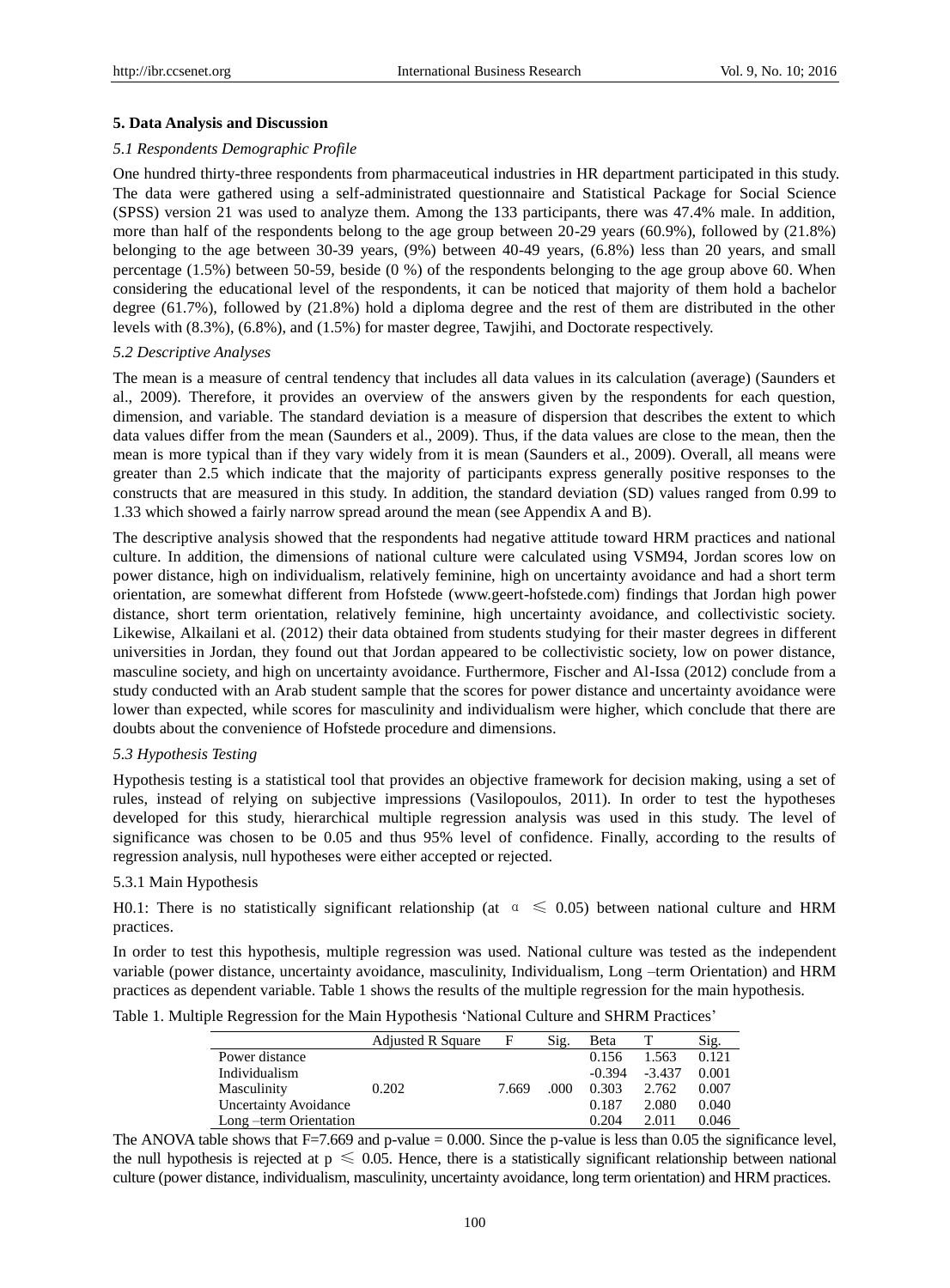The adjusted R square's value of (0.202) indicates that 20% of the variation that occur in dependent variable (HRM practices) has been significantly explained by national culture. Accordingly, national culture explained 20% of the variance in HRM practices, may be due to the presence of other factor explaining the 80%. Likewise, Easterby-Smithy et al., (1995) argue that the degree of culture impact on HRM practices differs according to specific practice, with some practices being more culture-bound than others. Moreover, HRM are affected by the internal (technology, structure, size, organizational life cycle, business strategy) and external environment (legal, social, political environment, labor market conditions, industry characteristics, national cultures) (Jackson and Schuler, 1995). Furthermore, the differences between Mexico and U.S according to their human resources practices are due more to legal and economics factor than national culture (Schuler et al., 1996). Therefore, there are other factors affecting HRM practices as well as national culture, which give a clarification about the other factors explaining the 80%.

The t and P values used to decide the acceptance/rejection of Ho (Vasilopoulos, 2011). Also, t-statistic helps to determine the relative importance of each of independent variable in the model (Chadha and Kapoor, 2009). Thus, a large absolute t value and  $p \leq 0.05$  is statistically significant and having a large impact on criterion variable. The results show that national culture dimensions have a significant impact on HRM practices. Except power distance which has insignificant impact on HRM practices, since  $p=0.121$ .

The standardized beta coefficient is a coefficient which allows comparison of the relatives on the dependent variable of each independent variable (Chadha and Kapoor, 2009). The strongest predictor for HRM practices is individualism (β= -0.394) with negative correlation, followed by masculinity (β =0.303), Long –term Orientation (β =0.204), uncertainty ( $\beta$  =0.187), and power distance ( $\beta$  =0.156).

The majority of studies argue that, most investigated of Hofstede`s dimensions are power distance and individualism, if they aligned it will influence on HRM practices, such as large Power Distance with Collectivism, and small Power Distance with Individualism (Milikic, 2009).

The findings revealed that individualism is the most important predictor of HRM practices in pharmaceutical industries in Jordan. This may be due to the fact that employees are strongly individualist, and they supposed to look after themselves and their direct family only. Moreover, employees are promoted according to their achievements. Furthermore, hiring employees is depending on their qualifications and their skills. Also, masculinity considered important predictor of HRM practice. Since employees are relatively feminine so they work to live and value equality and managers seeking to consensus.

5.3.2 Results of the Sub-Hypotheses

H1.1: There is no statistically significant relationship (at  $\alpha \leq 0.05$ ) between national culture and analysis and design of work.

|                              | <b>Adjusted R Square</b> | F     | Sig. | Beta     |          | Sig.  |
|------------------------------|--------------------------|-------|------|----------|----------|-------|
| Power distance               |                          |       |      | 0.062    | 0.614    | 0.540 |
| Individualism                |                          |       |      | $-0.180$ | $-1.565$ | 0.120 |
| Masculinity                  | 0.194                    | 7.364 | .000 | 0.302    | 2.732    | 0.007 |
| <b>Uncertainty Avoidance</b> |                          |       |      | 0.154    | 1.706    | 0.091 |
| Long-term Orientation        |                          |       |      | 0.198    | 1.946    | 0.054 |

Table 2. National Culture and Analysis and Design of Work

The results in Table 2 shows that  $F=7.364$  and p-value = 0.000. Since the p-value is less than 0.05 the significance level, the null hypothesis is rejected at  $p \le 0.05$ . Hence, there is a statistically significant relationship between national culture (power distance, individualism, masculinity, uncertainty avoidance, long term orientation) and analysis and design of work.

In the model summary table, the adjusted R square's value of  $(0.194)$  indicates that 19% of the variation that occur in analysis and design of work has been significantly explained by national culture. According to t and p values, the results show that only masculinity dimension has a significant impact on analysis and design of work. While, power distances, uncertainty avoidance, long –term orientation and individualism have insignificant values. The strongest predictor for analysis and design of work is only masculinity (β=  $0.302$ ).

The findings revealed that masculinity is the strongest predictor for analysis and design of work in pharmaceutical industries in Jordan. The reason for this result may be when employees are relatively feminine; they value equality, and quality in their working environment.

H1.2: There is no statistically significant relationship (at  $\alpha \leq 0.05$ ) between national culture and HR planning.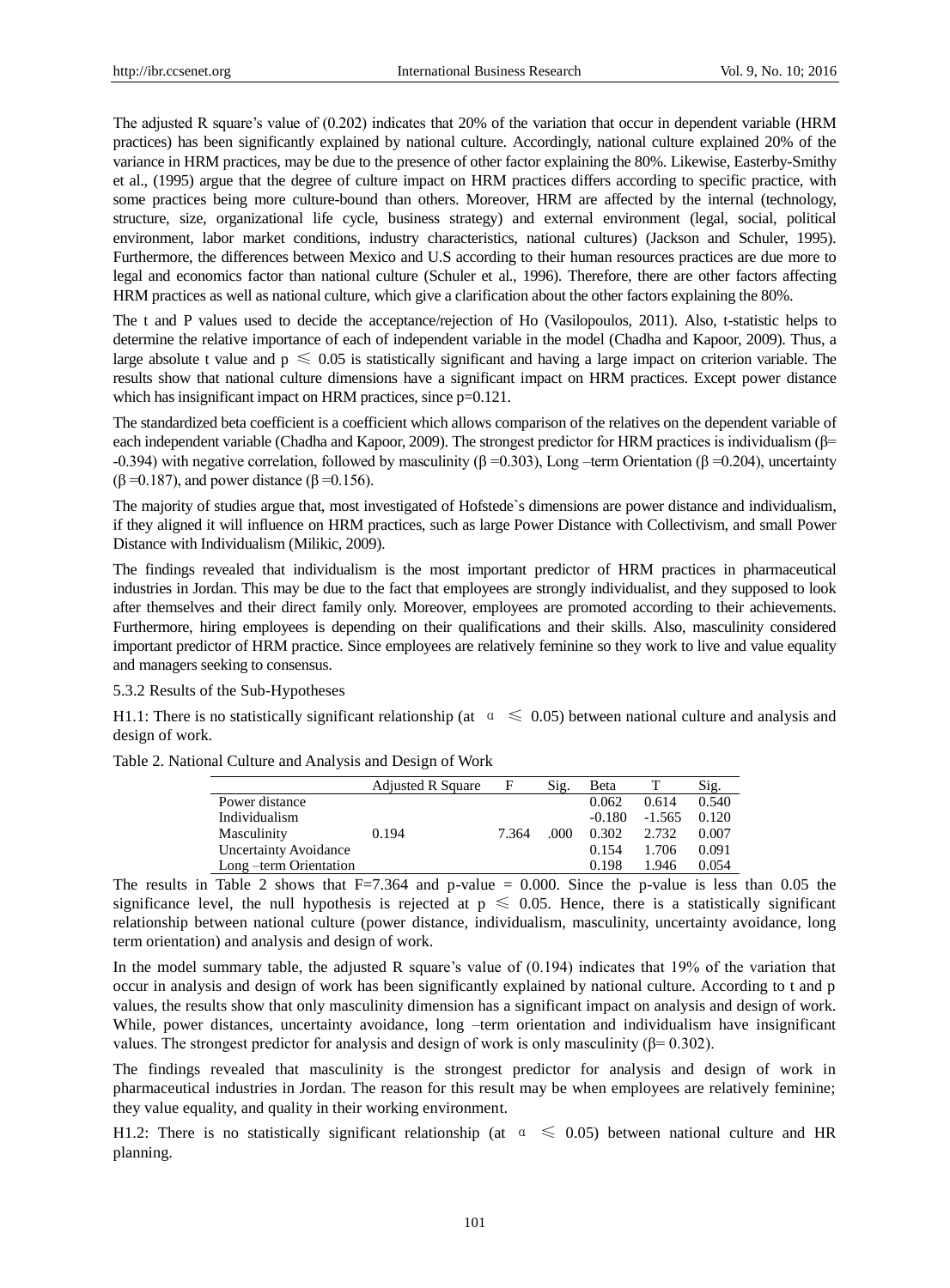#### Table 3. National Culture and HR Planning

|                              | <b>Adjusted R Square</b> | F     | Sig. | Beta     |          | Sig.  |
|------------------------------|--------------------------|-------|------|----------|----------|-------|
| Power distance               |                          |       |      | 0.195    | 1.974    | 0.050 |
| Individualism                |                          |       |      | $-0.339$ | $-2.992$ | 0.003 |
| Masculinity                  | 0.222                    | 8.531 | .000 | 0.282    | 2.603    | 0.010 |
| <b>Uncertainty Avoidance</b> |                          |       |      | 0.214    | 2.402    | 0.018 |
| Long-term Orientation        |                          |       |      | 0.199    | 1.984    | 0.049 |

The ANOVA table (Table 3) shows that  $F=8.531$  and p-value = 0.000. Since the p-value is less than 0.05 the significance level, the null hypothesis is rejected at  $p \le 0.05$ . Hence, there is a statistically significant relationship between national culture (power distance, individualism, masculinity, uncertainty avoidance, long term orientation) and HR planning.

In the model summary table, the adjusted R square's value of  $(0.222)$  indicates that  $22\%$  of the variation that occur in HR planning has been significantly explained by national culture. According to t and p values, the results show that all national dimensions have a significant impact on HR planning. A large value of β indicates that the independent variable has a large effect on the dependent variable in the model. The strongest predictor for HR planning is individualism (β= -0.339) with negative correlation, followed by masculinity (β=0.282), uncertainty avoidance ( $β=0.214$ ), and long-term orientation ( $β=0.199$ ). The least factor influencing HR planning is power distance ( $β=0.195$ ).

The findings revealed that individualism is the strongest predictor for HR planning in pharmaceutical industries in Jordan. Also, masculinity considered a strong predictor for HR planning.

H1.3: There is no statistically significant relationship (at  $\alpha \leq 0.05$ ) between national culture and Recruiting / **Selection** 

| Table 4. National Culture and Recruiting / Selection |  |  |  |
|------------------------------------------------------|--|--|--|
|------------------------------------------------------|--|--|--|

|                              | <b>Adjusted R Square</b> | F     | Sig. | Beta     |          | Sig.  |
|------------------------------|--------------------------|-------|------|----------|----------|-------|
| Power distance               |                          |       |      | 0.180    | 1.774    | 0.078 |
| Individualism                |                          |       |      | $-0.338$ | $-2.914$ | 0.004 |
| Masculinity                  | 0.182                    | 6.858 | .000 | 0.196    | 1.762    | 0.080 |
| <b>Uncertainty Avoidance</b> |                          |       |      | 0.266    | 2.919    | 0.004 |
| Long-term Orientation        |                          |       |      | 0.179    | 1.744    | 0.084 |

The results in Table 4 shows that  $F=6.858$  and p-value = 0.000. Since the p-value is less than 0.05 the significance level, the null hypothesis is rejected at  $p \le 0.05$ . Hence, there is a statistically significant relationship between national culture (power distance, individualism, masculinity, uncertainty avoidance, long term orientation) and Recruiting / Selection.

The adjusted R square's value of  $(0.182)$  indicating that 18% of the variation in Recruiting / Selection has been significantly explained by national culture. However, this percentage which may be considered as relatively low is also an indication of the presence of additional factors contributing to the explained variance in Recruiting / Selection. According to t and p values, the results show that only individualism and uncertainty avoidance dimension have a significant impact on Recruiting / Selection. While, power distances, masculinity, long term orientation and have insignificant values.

A large value of  $\beta$  indicates that the independent variable has a large effect on the dependent variable in the model. The strongest predictor for Recruiting / Selection is individualism ( $\beta$ = -0.338) with negative correlation, followed by uncertainty avoidance  $(\beta=0.266)$ . On the other hand, power distances, masculinity, and long term orientation have insignificant values and do not contribute in explanation of the impact of national culture on Recruiting / Selection.

The findings revealed that individualism is the strongest predictor for Recruiting / Selection in pharmaceutical industries in Jordan. Also, uncertainty avoidance considered a strong predictor for Recruiting / Selection. The reason for this result may be security, precision, and punctuality is important elements to the employees with high uncertainty avoidance. Also, hiring decisions take account according to their skills and ability since employees are strongly individualist.

H1.4: There is no statistically significant relationship (at  $\alpha \leq 0.05$ ) between national culture and Training and development.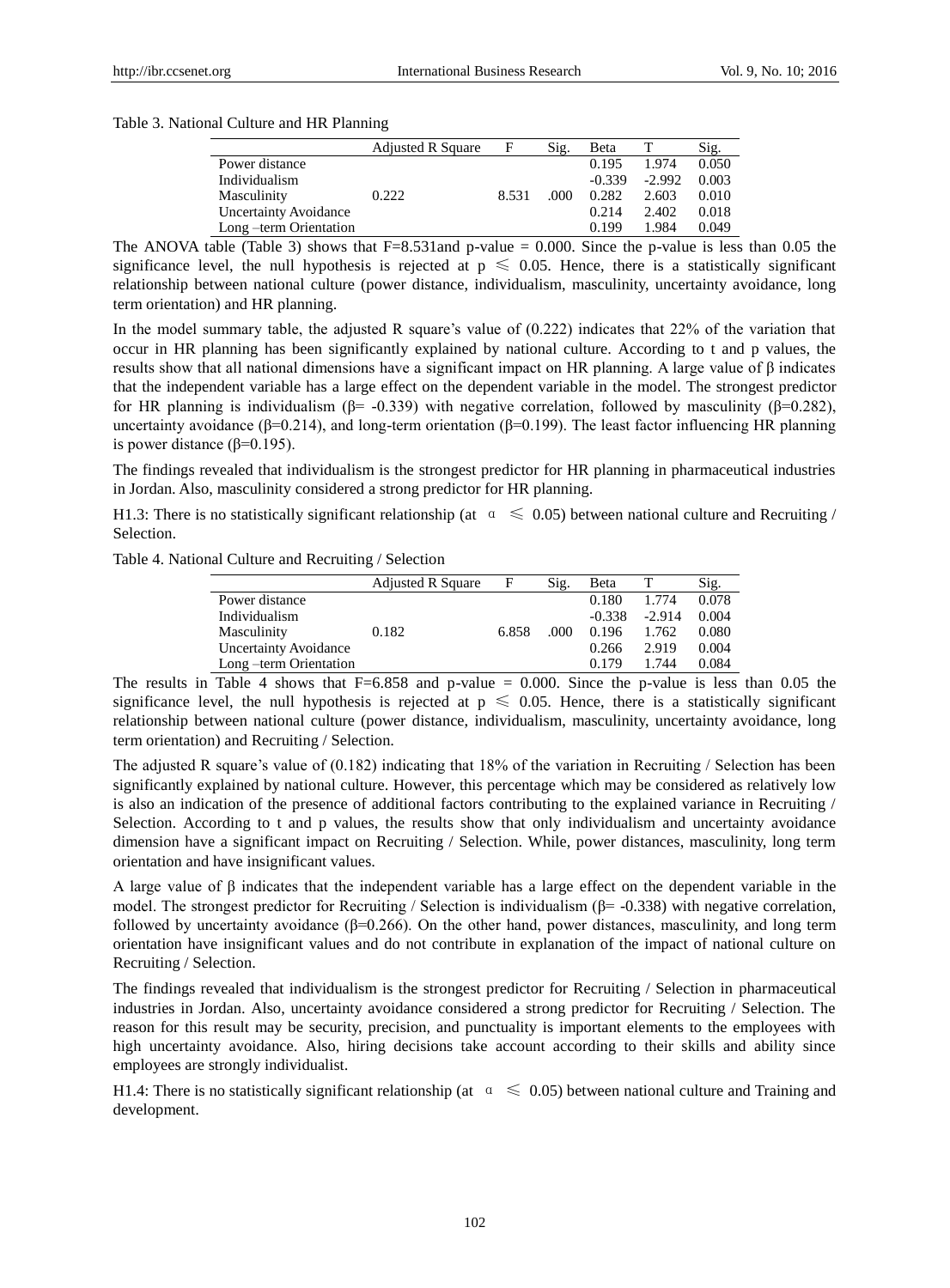## Table 5. National Culture and Training and Development

|                              | <b>Adjusted R Square</b> | F     | Sig. | Beta     |          | Sig.  |
|------------------------------|--------------------------|-------|------|----------|----------|-------|
| Power distance               |                          |       |      | 0.125    | 1.166    | 0.246 |
| Individualism                |                          |       |      | $-0.211$ | $-1.713$ | 0.098 |
| Masculinity                  | 0.083                    | 3.385 | .007 | 0.137    | 1.162    | 0.247 |
| <b>Uncertainty Avoidance</b> |                          |       |      | 0.080    | 0.827    | 0.410 |
| Long-term Orientation        |                          |       |      | 0.247    | 2.266    | 0.025 |

The ANOVA table shows that  $F=3.385$  and p-value = 0.007. Since the p-value is less than 0.05 the significance level, the null hypothesis is rejected at  $p \le 0.05$ . This means that there is a statistically significant relationship between national culture (power distance, individualism, masculinity, uncertainty avoidance, long term orientation) and Training and Development.

In the model summary table, the adjusted R square's value of  $(0.083)$  indicates that 8% of the variation that occur in Training and development has been significantly explained by national culture. However, this percentage which may be considered low is also an indication of the presence of additional factors contributing to the explained variance in training and development.

According to t and p values, the results show that only long-term orientation dimension has a significant impact on training and development. While, power distances, masculinity, uncertainty avoidance, and individualism have insignificant values. A large value of β indicates that the independent variable has a large effect on the dependent variable in the model. The strongest predictor for training and development is long-term orientation  $(\beta$ = 0.247). On the other hand, power distances, masculinity, uncertainty avoidance and individualism are insignificant values and do not contribute in explanation of the impact of national culture on training and development.

The findings revealed that long-term orientation is the strongest predictor for training and development in pharmaceutical industries in Jordan. This may be due to the fact employees focus on specific training to make them more responsive to the requirement of their positions.

H1.5: There is no statistically significant relationship (at  $\alpha \leq 0.05$ ) between national culture and compensation.

Table 6. National Culture and Compensation

|                              | <b>Adjusted R Square</b> | F     | Sig. | Beta     |          | Sig.  |
|------------------------------|--------------------------|-------|------|----------|----------|-------|
| Power distance               |                          |       |      | 0.124    | 1.188    | 0.237 |
| Individualism                |                          |       |      | $-0.300$ | $-2.498$ | 0.014 |
| Masculinity                  | 0.126                    | 4.812 | .000 | 0.166    | 1.446    | 0.151 |
| <b>Uncertainty Avoidance</b> |                          |       |      | 0.182    | 1.937    | 0.055 |
| Long –term Orientation       |                          |       |      | 0.227    | 2.140    | 0.034 |

The results in Table 6 shows that  $F=4.812$  and p-value = 0.000. Since the p-value is less than 0.05 the significance level, the null hypothesis is rejected at  $p \le 0.05$ . Hence, there is a statistically significant relationship between national culture (power distance, individualism, masculinity, uncertainty avoidance, long term orientation) and compensation.

In the model summary table, the adjusted R square's value of  $(0.126)$  indicates that 12.6% of the variation that occur in compensation has been significantly explained by national culture. However, this percentage which may be considered as relatively low, it is also an indication of the presence of additional factors contributing to the explained variance in compensation.

According to t and p values, the results show that only individualism and long-term orientation dimension have a significant impact on compensation. While, power distances, masculinity, and uncertainty avoidance have insignificant values. A large value of  $\beta$  indicates that the independent variable has a large effect on the dependent variable in the model. The strongest predictor for compensation is individualism  $(\beta = -0.300)$  with negative correlation, followed by long –term orientation (β=0.227). On the other hand, power distances, masculinity, and uncertainty avoidance are insignificant values and do not contribute in explanation of the impact of national culture on compensation.

The findings revealed that individualism is the strongest predictor for compensation in pharmaceutical industries in Jordan. Followed by, long- term orientation considered a strong predictor for compensation. This may be due to that salary increases and incentives are based on achievement of the employees in their works.

H1.6: There is no statistically significant relationship (at  $\alpha \leq 0.05$ ) between national culture and Performance management.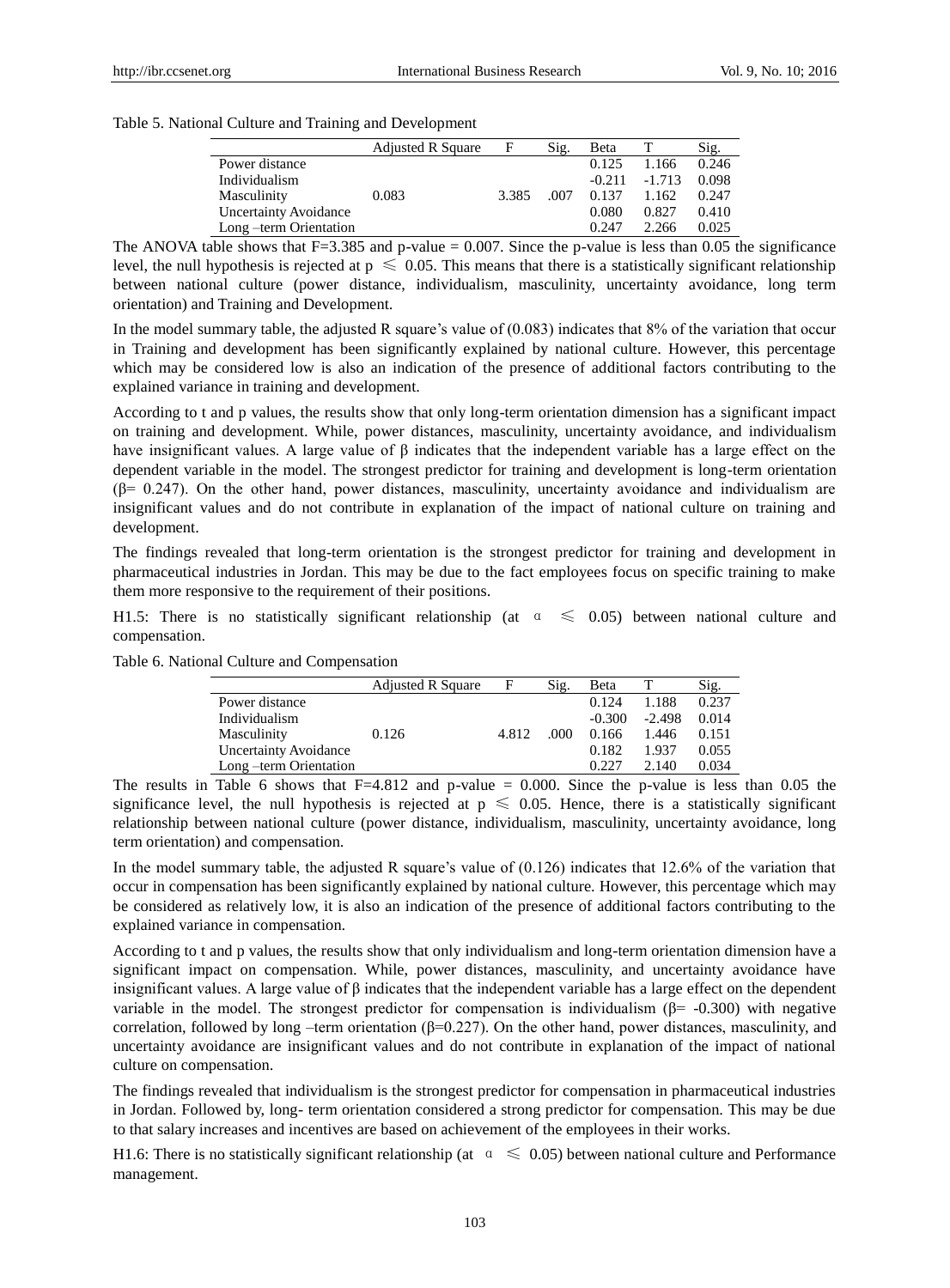## Table 7. National Culture and Performance Management

|                              | <b>Adjusted R Square</b> | F     | Sig. | Beta     |          | Sig.  |
|------------------------------|--------------------------|-------|------|----------|----------|-------|
| Power distance               |                          |       |      | 0.106    | 0.973    | 0.333 |
| Individualism                |                          |       |      | $-0.257$ | $-2.056$ | 0.042 |
| Masculinity                  | 0.099                    | 3.687 | .004 | 0.373    | 3.114    | 0.002 |
| <b>Uncertainty Avoidance</b> |                          |       |      | 0.029    | 0.298    | 0.766 |
| Long-term Orientation        |                          |       |      | 0.069    | 0.621    | 0.536 |

The ANOVA table shows that  $F=3.687$  and p-value = 0.004. Since the p-value is less than 0.05 the significance level, the null hypothesis is rejected at  $p \le 0.05$ . Hence, there is a statistically significant relationship between national culture (power distance, individualism, masculinity, uncertainty avoidance, long term orientation) and performance management.

In the model summary table, the adjusted R square's value of  $(0.099)$  indicates that 9.9% of the variation that occur in performance management has been significantly explained by national culture. However, this percentage which may be considered low is also an indication of the presence of additional factors contributing to the variance in performance management. According to t and p values, the results show that individualism and masculinity dimension have a significant impact on performance management. While, power distances, masculinity, and uncertainty avoidance and long-term orientation have insignificant values.

A large value of  $\beta$  indicates that the independent variable has a large effect on the dependent variable in the model. The strongest predictor for performance management is masculinity ( $\beta$ = 0.373) with positive correlation, followed by individualism ( $\beta$ =-0.257) with negative correlation. On the other hand, power distances, long-term orientation, and uncertainty avoidance have insignificant values and do not contribute in explanation of the impact of national culture on performance management.

The findings revealed that masculinity is the strongest predictor for performance management in the pharmaceutical industry in Jordan.

H1.7: There is no statistically significant relationship (at  $\alpha \leq 0.05$ ) between national culture and employee relation.

Table 8. National Culture and Employee Relation

|                              | <b>Adjusted R Square</b> | F     | Sig. | Beta     |          | Sig.  |
|------------------------------|--------------------------|-------|------|----------|----------|-------|
| Power distance               |                          |       |      | 0.115    | 1.102    | 0.273 |
| Individualism                |                          |       |      | $-0.519$ | $-4.319$ | 0.000 |
| Masculinity                  | 0.149                    | 5.535 | .000 | 0.340    | 2.935    | 0.004 |
| <b>Uncertainty Avoidance</b> |                          |       |      | 0.120    | 1.274    | 0.205 |
| Long-term Orientation        |                          |       |      | 0.097    | 0.910    | 0.364 |

The ANOVA table shows that  $F=5.535$  and p-value = 0.000. Since the p-value is less than 0.05 the significance level, the null hypothesis is rejected at  $p \le 0.05$ . Hence, there is a statistically significant relationship between national culture (power distance, individualism, masculinity, uncertainty avoidance, long term orientation) and employee relation.

In the model summary table, the adjusted R square's value of  $(0.149)$  indicates that 14% of the variation that occur in employee relation has been significantly explained by national culture. However, this percentage which may be considered as relatively low is also an indication of the presence of additional factors contributing to the explained variance in employee relation. According to t and p values, the results show that individualism and masculinity dimension have a significant impact on performance management. While, power distances, uncertainty avoidance and long-term orientation have insignificant values.

A large value of  $\beta$  indicates that the independent variable has a large effect on the dependent variable in the model. The strongest predictor for employee relation is individualism ( $\beta$ = -0.519) with negative correlation, followed by masculinity  $(\beta=0.340)$  with positive correlation. On the other hand, power distances, long-term orientation, and uncertainty avoidance have insignificant values and do not contribute in explanation of the impact of national culture on employee relation.

The findings revealed that individualism is the strongest predictor for employee relation in pharmaceutical industries in Jordan. Since employees are strongly individualist. Thus they take care of themselves, also value individual rights. Therefore, they have a real interest in the welfare and overall satisfaction, also have interest in welfare services and support for the employees" families. Furthermore, they care about their jobs.

#### **6. Conclusion**

This study aimed to examine the impact of national culture on strategic human resource management practices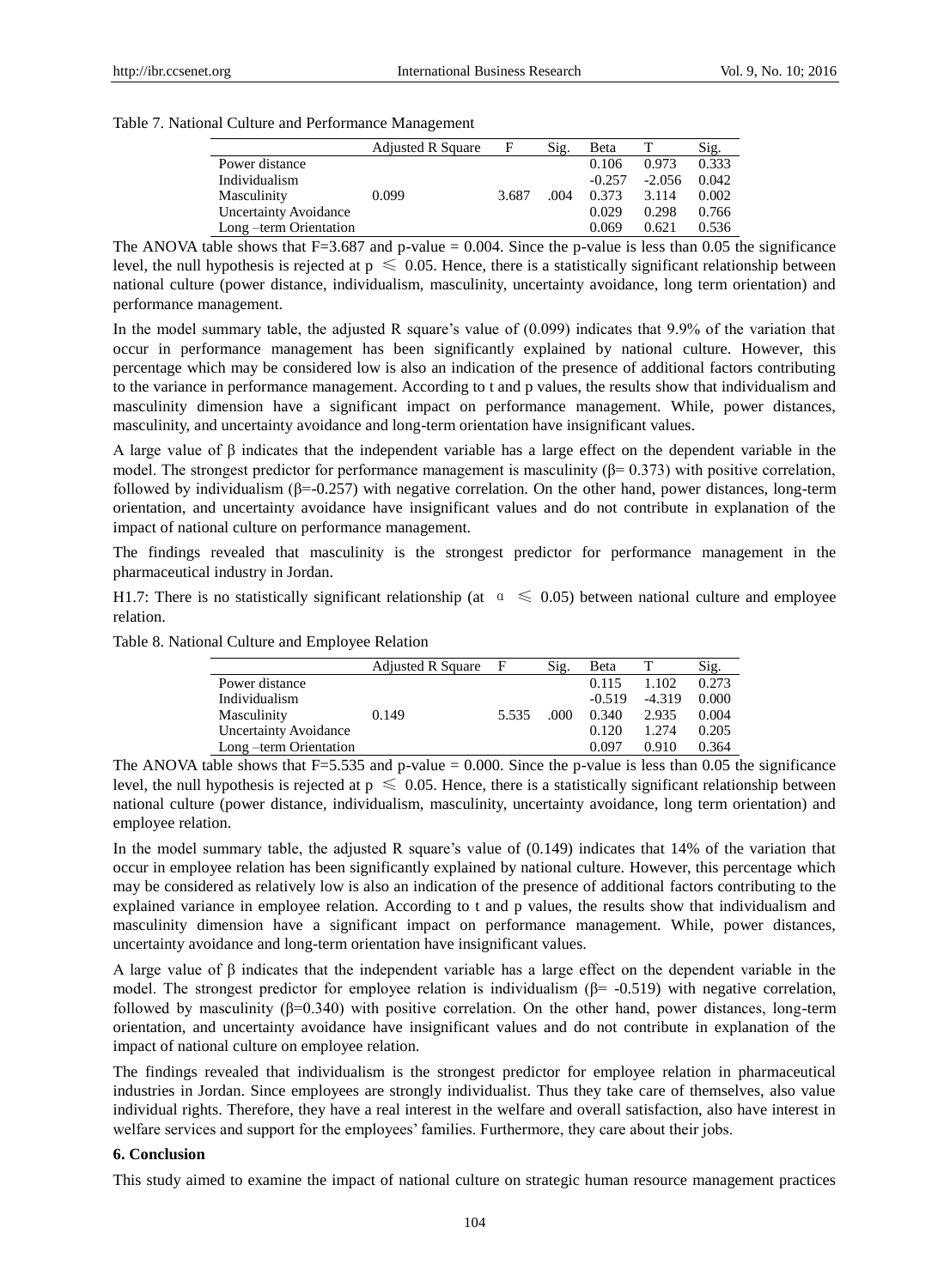among employees of pharmaceutical industries in Jordan. The results showed that most of the hypothesised relationships were accepted. More specifically:

The results of multiple regression analyses for the main hypothesis showed that there is a statistically significant relationship between national culture and HRM practices. While, power distance has no impact on HRM practices. Thus, different studies found that national culture dimensions have a significant effect on HRM practices such as Abdul Hamid (1996); Namazie (2003); Aycan (2005); Milikic (2009); Reiche et al. (2009); Zhiwei Bi (2012); Myloni et al. (2004).

The results also showed that there is a statistically significant relationship between national culture and analysis and design of work. Furthermore, only masculinity dimension has a significant impact on analysis and design of work. Aycan (2005) found out that job analysis may be affected by uncertainty avoidance, individualism versus Collectivism, and power distance. Furthermore, these dimensions influence the specificity of job description and job specification, the unit of analysis and the method of job analysis (Milikic, 2009).

Accordingly, there is a statistically significant relationship between national culture and HR planning. Also, the findings revealed that individualism is the strongest predictor for HR planning in pharmaceutical industries in Jordan. According to Milikic (2009), indicates that high Power Distance and Collectivism are likely to have the strongest influence on HR planning. However, these results are not consistent with our findings. Furthermore, HR planning, recruitment and performance appraisal are to a great extent congruent with the culture values of Greek society (Myloni et al., 2004).

The results also showed that there is statistically significant relationship between national culture and recruiting / selection, training and development, compensation, performance management, employee relation. The findings revealed that individualism and uncertainty avoidance dimensions are the strongest predictor for recruiting / selection in pharmaceutical industries in Jordan. While, Diponegoro (2009) found out that national culture does not influence staffing practices in Indonesia. Accordingly, with regard to Serbian large power distance, high Collectivism and high uncertainty avoidance dimensions are the strongest predictor for recruitment, while the most criteria for selection are Femininity, large power distance and collectivism (Milikic, 2009).

The finding of our study revealed that only long-term orientation dimension has a significant impact on training and development. While, power distances, masculinity, uncertainty avoidance, and individualism have an insignificant value. Our findings is inconsistent with the results of Aycan (2005) who found that high power distance, high uncertainty avoidance, collectivism dimensions have an influence on training and development.

The results show that only individualism and long-term orientation dimension have a significant impact on compensation. While, power distances, masculinity and uncertainty avoidance have insignificant values. Whereas, Aycan (2005) found out that power distance and uncertainty avoidance dimensions are the important criteria for compensation. Also, the results show that individualism and masculinity dimension have a significant impact on performance management. While, power distances, masculinity, and uncertainty avoidance and long-term orientation have insignificant values. These results are somewhat different since Aycan (2005) argued that power distance and individualism dimensions have an influence on performance management.

The findings also revealed that individualism and masculinity dimension have a significant impact on employee relation. While, power distances, uncertainty avoidance and long-term orientation have insignificant values.

In conclusion, this study provides a support evidence of the implication of national culture on SHRM practices, and provides a finding that some of national dimensions are stronger than others in predicting SHRM practices. This implies that, SHRM practices are linked with national culture and each practice has a national culture dimension or more to predict. Thus, SHRM practices are a culture bound and it is affected by Hofstede dimensions. Moreover, the results showed that masculinity, uncertainty avoidance, long term orientation, and individualism dimension have an impact on SHRM practices.

## *6.1 Contribution of the Study*

Despite the fact that this study was conducted based on existing literature, the previous researches was done with different context. Such as, most of the studies within multinational companies in one country, and some of them study differences of SHRM practices across different countries, also study HRM practices in one country. Moreover, most of the previous studies investigate some of the SHRM practices according to national culture. While this study examined the eight practices and presented the national culture dimensions and it is implication on each of SHRM practices. In addition, this study examined the impact of national culture on SHRM practices. Thus, using multiple regression analysis, the effect of each of the five of the independent variable on each of the seven dimensions of the dependent variable was determined.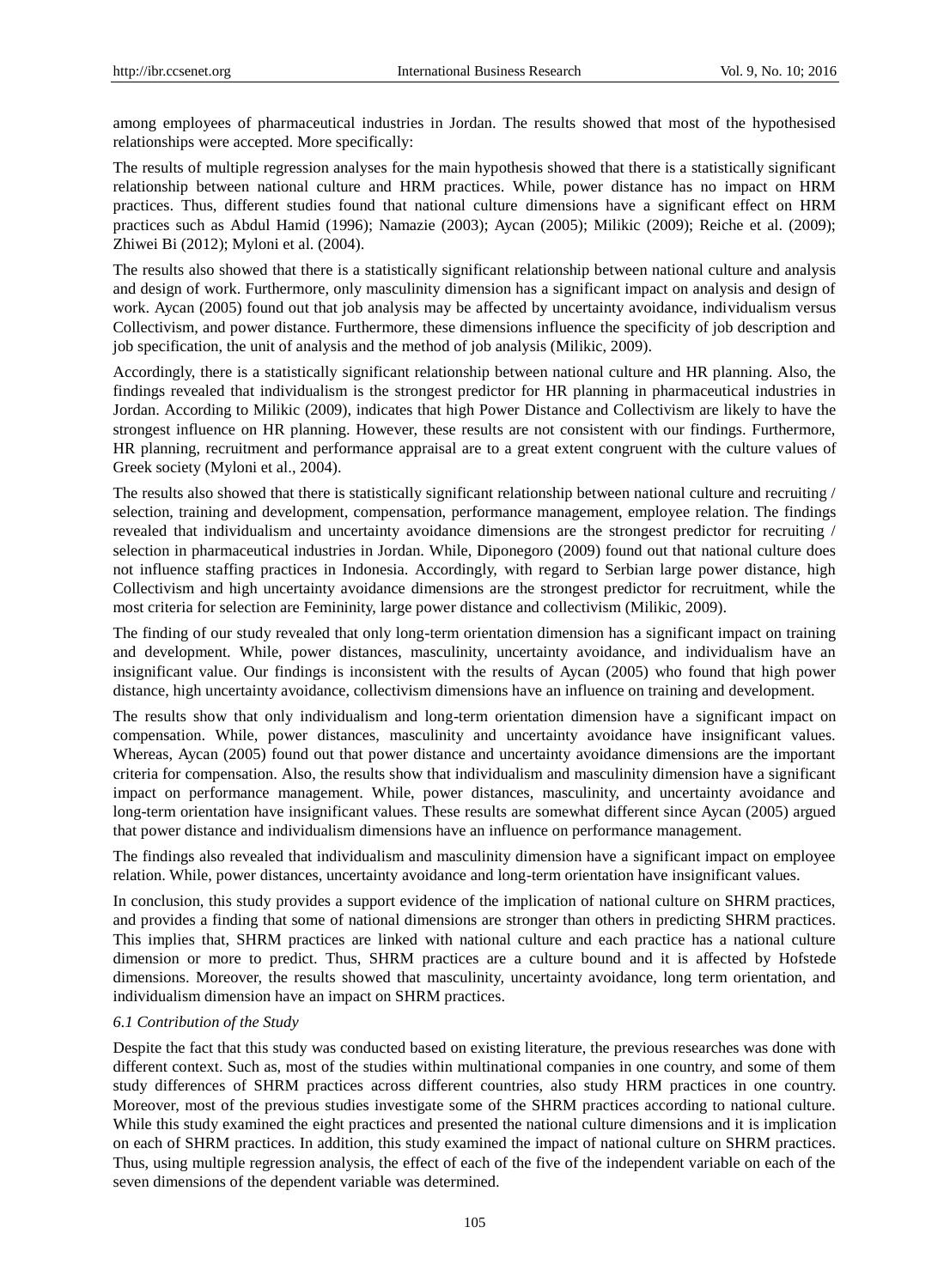This study also differentiates itself by investigating the national culture in Jordan, and determines the Hofstede dimension since there are no previous studies investigating this field in Jordan except Alkailani et al. (2012) they study Hofstede dimensions across different universities of students who hold a master degree.

## *6.2 Managerial Implication*

The useful findings produced by this study can be utilized by HR managers towards the development and implementation of SHRM practices and tries to link them with national culture of Jordan. This will lead to improve the performance of employees and the whole company, since the employees will be satisfied with the practices that their company adopts. According to Myloni et al. (2004) the results of how HRM practices reflect Greek national culture, could be helpful to multinational company"s decision makers in deciding which practices are more easily transferred into the Greek context and which practices have to be adapted this culture. Therefore, this study will help HR managers in their decisions of how such practices will be developed and what are they.

According to the results of this study, it may suggest that HR managers must be aware of Jordan culture and linked it with SHRM practices. Besides, the national culture is critical factor for the design of SHRM practices; therefore, there is a need to propose strategies to ensure that the SHRM practices better match the cultures of these countries (Mendonca et al., 1999).

#### *6.3 Limitations of the Study and Recommendations for Future Research*

As with any other study, this research has some limitations. Firstly, it was not possible to collect data from all pharmaceutical companies due to constraints on time and resources in Jordan; it is advised that the generalizability of the results should be treated with cautious. Since the results of this study are based on national culture and it is effect on SHRM practices, future researches should investigate the effect of moderating variable which is also affect SHRM practices. Also, future researches should study the employees' preference toward SHRM practices to help their companies to adapt these practices with their needs. Moreover, it must recognize the relationship between SHRM practices and performance of the organization, which is also recommended for future researches. Furthermore, it is recommended to study the effect of religions on SHRM practices beside the effect of national culture, also there are another factors affecting SHRM practices, thus future researches must shed light on theses and investigate it is impact.

#### **References**

- Abbasi, M. S., Tarhini, A., Elyas, T., & Shah, F. (2015). Impact of Individualism and Collectivism over the Individual"s Technology Acceptance Behaviour: A Multi-Group Analysis between Pakistan and Turkey. *Journal of Enterprise Information Management*, *28*(6), 747-768. <http://dx.doi.org/10.1108/JEIM-12-2014-0124>
- Abdul, H. Z. (1996). *An Analysis of the Impact of Culture on Human Resource Management Practices of Companies in Malaysia*. Doctoral Thesis, The University of Hong Kong, Faculty of Management, Hong Kong.
- Abu-Shanab, E. A., & Saleh, Z. (2014). Contributions of ERP systems in Jordan. *International Journal of Business Information Systems, 15*(2), 244-260.
- Abu-Shanab, E., & Al-Saggar, A. (2013). Reasons behind IT Project Failure: The Case of Jordan. A book chapter in *Business Strategies and Approaches for Effective Engineering Management*, edited by Saqib Saeed, M. Ayoub Khan, Rizwan Ahmad., IGI Global, USA.<http://dx.doi.org/10.4018/978-1-4666-3658-3.ch011>
- Abu-Shanab, E., Abu-Shehab, R., & Khairallah, M. (2015). Critical success factors for ERP implementation: The case of Jordan. *The International Arab Journal of e-Technology, 4*(1), 1-7. <http://dx.doi.org/10.1504/IJBIS.2014.059255>
- Abu-Shanab, E., Haddad, M., & Knight, M. B. (2014). Knowledge sharing practices and the learning organization: A study. *IUP Journal of Knowledge Management, 12*(2), 38-50.
- Alalwan, A., Rana, N., Algharabat, R., & Tarhini, A. (2016). A Systematic Review of Extant Literature in Social Media in the Marketing Perspective. In *Conference on e-Business, e-Services and e-Society*, Swansea, UK (13-15, Sep 2016). Springer International Publishing. [http://dx.doi.org/10.1007/978-3-319-45234-0\\_8](http://dx.doi.org/10.1007/978-3-319-45234-0_8)
- Al-Busaidi, K. A. (2010). The Impact of Supporting Organizational Knowledge Management through a Corporate Portal on Employees and Business Processes. *International Journal of Knowledge Management, 6*(3), 44-64.<http://dx.doi.org/10.4018/jkm.2010070103>
- Al-Busaidi, K. A., & Olfman, L. (2005). An investigation of the determinants of knowledge management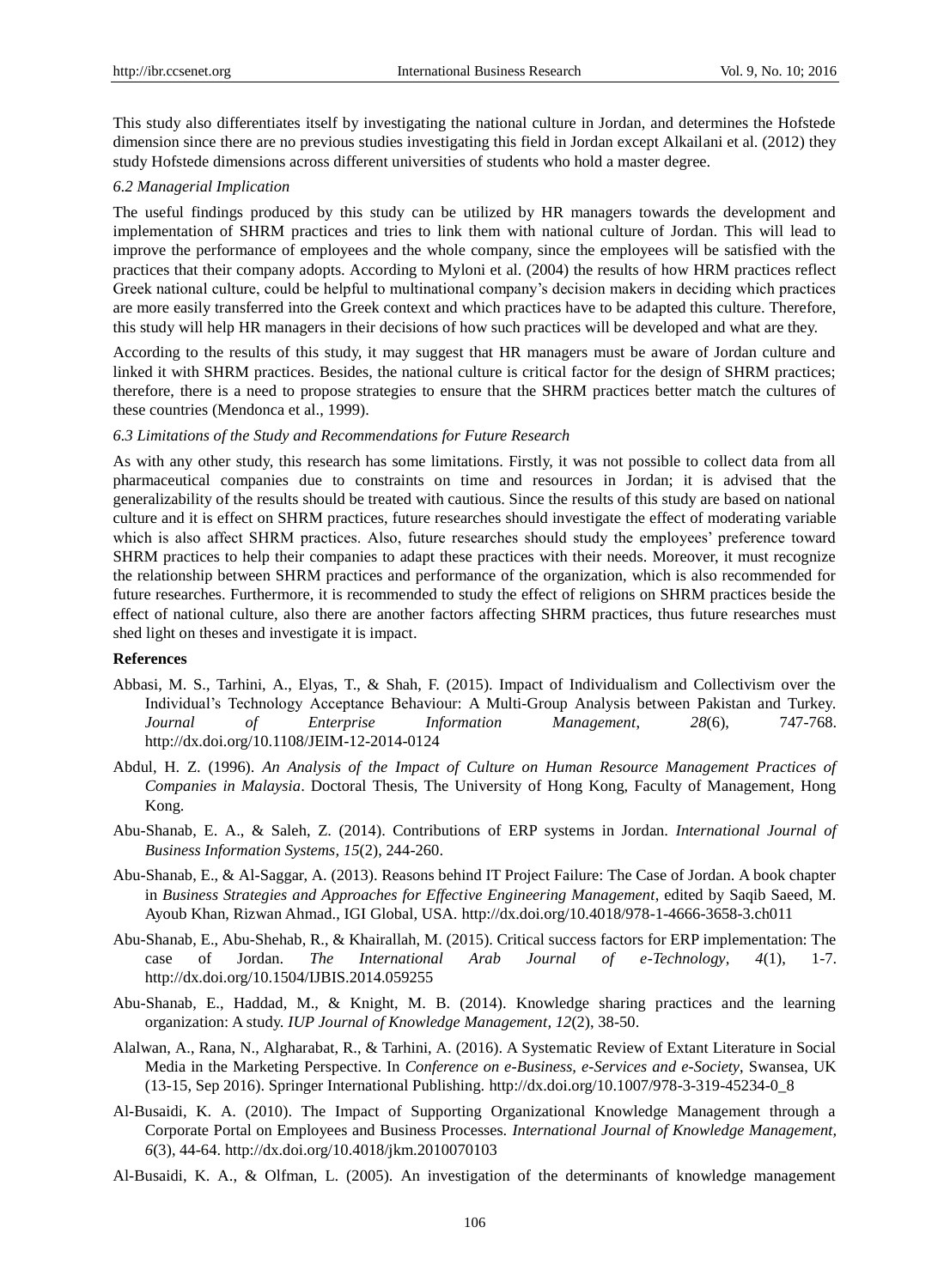systems success in Omani organizations. *Journal of Global Information Technology Management, 8*(3), 6-27.<http://dx.doi.org/10.1080/1097198X.2005.10856400>

- Al-Busaidi, K. A., Olfman, L., Ryan, T., & Leroy, G. (2010). Sharing Knowledge to a Knowledge Management System: Examining the motivators and the benefits in an Omani organization. *Journal of Organizational Knowledge Management, 201*(25835), 1-12.
- Al-Dmour, H., Al-Madani, S., Alansari, I., & Al-Dmour, R. (2016). Factors Affecting the Effectiveness of Cause-Related Marketing Campaign: Moderating Effect of Sponsor-Cause Congruence. *International Journal of Marketing Studies, 8*(5), 20-41
- Alenezi, H., Tarhini, A., & Masa"deh, R. (2015).Investigating the Strategic Relationship between Information Quality and E-Government Benefits: A Literature Review. *International Review of Social Sciences and Humanities, 9*(1), 33-50.
- Alenezi, H., Tarhini, A., & Sharma, S. K. (2015). Development of a Quantitative Model to Investigate the Strategic Relationship between Information Quality and E-Government Benefits. *Transforming Government: People, Process and Policy, 9*(3), 324-351[. http://dx.doi.org/10.1108/TG-01-2015-0004](http://dx.doi.org/10.1108/TG-01-2015-0004)
- Alkalha, Z., Al-Zu"bi, Z., Al-Dmour, H., & Alshurideh, M. (2012). Investigating the effects of human resource policies on organizational performance: An empirical study on commercial banks operating in Jordan. *European Journal of Economics, Finance and Administrative Sciences, 51,* 44-64.
- Almajali, D. A., Masa"deh, R., & Tarhini, A. (2016). Antecedents of ERP Systems Implementation Success: A Study on Jordanian Healthcare Sector. *Journal of Enterprise Information Management, 29*(4), 549-565. <http://dx.doi.org/10.4236/ijcns.2016.96025>
- Almajali, D., Mansour, K., & Maqableh, M. (2016). The Impact of Electronic Supply Chain Management Usage on Firm"s Performance. *International Journal of Communications, Network and System Sciences, 9*(6), 280-293.
- Al-Sarayrah, S., Obeidat, B. Y., Al-Salti, Z., & Kattoua, T. (2016). The Effect of Culture on Strategic Human Resource Management Practices: A Theoretical Perspective. *International Journal of Business Management and Economic Research, 7*(4), 704-716.
- Al-Syaidh, N. H. J., Masa"deh, R., & Al-Zu"bi, Z. (2015). Transformational Leadership and its Impact on the Effectiveness of Employees" Behavior in the Public and Private Jordanian Hospitals. *Jordan Journal of Business Administration, 11*(1), 33-47[. http://dx.doi.org/10.1108/JEIM-03-2015-0024](http://dx.doi.org/10.1108/JEIM-03-2015-0024)
- Altamony, H., Tarhini, A., Al-Salti, Z., Gharaibeh, A., & Elyas, T. (2016). The relationship between Change Management Strategy and Successful Enterprise Resource Planning (ERP) Implementations: A Theoretical Perspective. *International Journal of Business Management and Economic Research, 7*(4), 690-703.
- Altarawneh, I., & Aldehayyat, J. (2011). Strategic Human Resources Management (SHRM) inJordanian Hotels. *International Journal of Business and Management, 6*(10), 242-255. <http://dx.doi.org/10.5539/ijbm.v6n10p242>
- Aycan, Z. (2005). The Interplay between Cultural and Institutional/Structural Contingencies in Human Resource Management Practices. *International Journal of Human Resource Management, 16*(7), 1083-1119.
- Aycan, Z., Kanungo, R. N., & Sinha, J. P. (1999). Organizational Culture and Human Resource Management Practices: The Model of Culture Fit. *Journal of Cross-Cultural Psych*ology*, 30*(4), 501-526. <http://dx.doi.org/10.1177/0022022199030004006>
- Aycan, Z., Kanungo, R., Mendonoca, M., Yu, K., Deller, J., Stahl, G., & Kurshid, A. (2000). Impact of Culture on Human Resource Management Practices: A 10-Country Comparison. *Applied Psychology: An International Review, 49*(1), 192-221.<http://dx.doi.org/10.1111/1464-0597.00010>
- Baligh, H. (1998). The Fit between the Organization Structure and its Cultural Setting: Aspects of Islamic Cultures. *International Business Review, 7*(1), 39-49[. http://dx.doi.org/10.1016/S0969-5931\(97\)00050-4](http://dx.doi.org/10.1016/S0969-5931%2897%2900050-4)
- Bilgihan, A., Barreda, A., Okumus, F., & Nusair, K. (2016). Consumer perception of knowledge-sharing in travel-related Online Social Networks. *Tourism Management, 52,* 287-296. <http://dx.doi.org/10.1016/j.tourman.2015.07.002>
- Buller, P. F., & McEvoy, G. M. (2012). Strategy, Human Resource Management and Performance: Sharpening Line of Sight. *Human Resource Management Review, 22*(1), 42-56.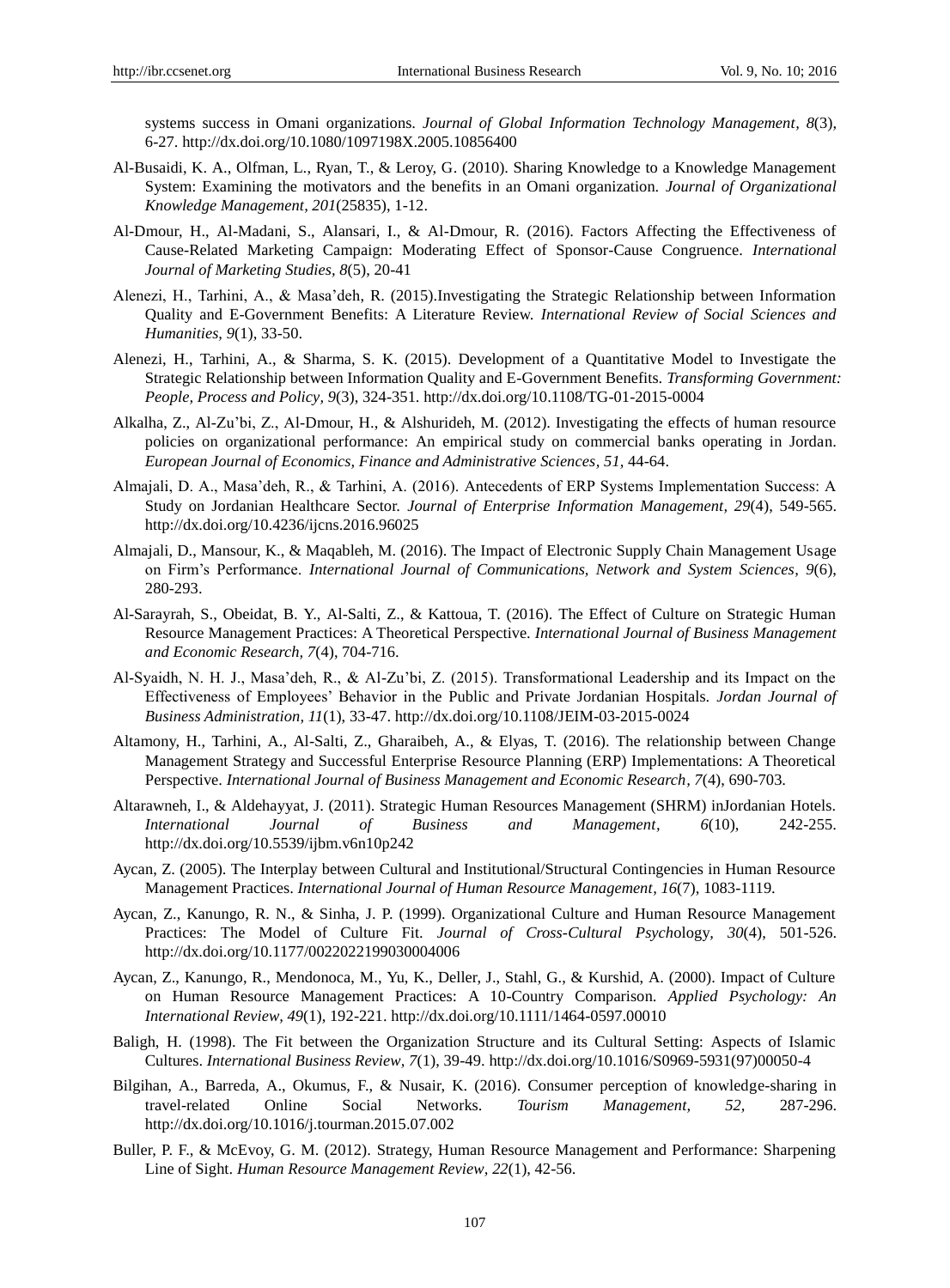- Byrne, G. J., & Bradley, F. (2007). Culture's Influence on Leadership Efficiency: How Personal and National Cultures Affect Leadership Style. *Journal of Business Research, 60*(2), 168-175. <http://dx.doi.org/10.1016/j.jbusres.2006.10.015>
- Chiang, F. (2005). A Critical Examination of Hofstede"s Thesis and its Application to International Reward Management. *International Journal of Human Resource Management, 16,* 1545-1563. <http://dx.doi.org/10.1080/09585190500239044>
- Cooper, C. R., & Denner, J. (1998). Theories Linking Culture and Psychology: Universal and Community-Specific Processes. *Annual Review Psychology, 49,* 559-584.
- Daley, D., & Vasu, M. (2002). Strategic Human Resource Management: Perception among North Carolina County Social Service Professional. *Public Personnel Management, 31*(1), 359-375. <http://dx.doi.org/10.1177/009102600203100308>
- Delery, J. (1998). Issues of Fit in Strategic Human Resource Management: Implications of Research. *Human Resource Management Review, 8*(3), 289-309. [http://dx.doi.org/10.1016/S1053-4822\(98\)90006-7](http://dx.doi.org/10.1016/S1053-4822%2898%2990006-7)
- Dickson, D. R., & Nusair, K. (2010). The global hunt for talent in the digital age*. Worldwide Hospitality and Tourism Themes, 2*(1), 86-93[. http://dx.doi.org/10.1108/17554211011012612](http://dx.doi.org/10.1108/17554211011012612)
- Easterby, S. M., Malina, D., & Yuan, L. (1995). How Culture-Sensitive is HRM? A Comparative Analysis of Practice in Chinese and UK Companies. *The International Journal of Human Resource Management, 6*(1), 31-59.<http://dx.doi.org/10.1080/09585199500000002>
- Eckhardt, G. (2002). *Review of the Book Culture's Consequences: Comparing Values, Behaviors, Institutions and Organizations across Nations* by Geert Hofstede, 2001, Second Edition, (Sage, Thousand, CA). *27*(1), 89-94.
- El-Masri, M., Orozco, J., Tarhini, A., & Tarhini, T. (2015). The Impact of IS-Business Alignment Practices on Organizational Choice of IS-Business Alignment Strategies. The *19th Pacific Asia Conference on Information Systems (PACIS 2015)*, Paper 215, Singapore, 6-9 July 2015.
- Fang, T. (2003). A Critique of Hofstede"s Fifth National Culture Dimension. *CCM International Journal of Cross Cultural, 3*(3), 347-368.<http://dx.doi.org/10.1177/1470595803003003006>
- Faulkner, D., Pitkethly, R., & Child J. (2002). International Mergers and Acquisitions in the UK 1985–1994: A Comparison of National HRM Practices. *International Journal of Human Resource Management, 13*(1), 106-122.<http://dx.doi.org/10.1080/09585190110092839>
- Fischer, O., & Al-Issa, A. (2012). In for a surprise piloting the Arab version of the VSM 94. *International Journal of Intercultural Relations, 36*(5), 737-742.<http://dx.doi.org/10.1016/j.ijintrel.2012.04.007>
- Fischer, R. I., Vauclair, C., Melanie, J., Fontaine, R. J., & Shalom, H. S. (2010). Are Individual-Level and Country-Level Value Structures Different? Testing Hofstede"s Legacy with the Schwartz Value Survey. *Journal of Cross-Cultural Psychology, 41*(2) 135-151.<http://dx.doi.org/10.1177/0022022109354377>
- Griffin, R. W., & Pustay, M. W. (2010). *International Business*, (6thed.). Pearson Education.
- Hajir, J. A., Obeidat, B. Y., & Al-dalahmeh, M. A. (2015). The Role of Knowledge Management Infrastructure in Enhancing Innovation at Mobile Telecommunication Companies in Jordan. *European Journal of Social Sciences, 50*(3), 313-330.
- Hassouna, M., Elyas, T., & AbouTrab, M. S. (2015). Customer Churn in Mobile Markets: A Comparison of Techniques. *International Business Research, 8*(6), 224-237.<http://dx.doi.org/10.5539/ibr.v8n6p224>
- Hofstede, G. (1980). Motivation, Leadership, and Organization: Do American Theories Apply Abroad? *Organizational Dynamics, 9*(1), 42-63. [http://dx.doi.org/10.1016/0090-2616\(80\)90013-3](http://dx.doi.org/10.1016/0090-2616%2880%2990013-3)
- Hofstede, G. (1984). Cultural Dimensions in Management and Planning. *Asia Pacific Journal of Management, 1*(2), 81-99.<http://dx.doi.org/10.1007/BF01733682>
- Hofstede, G. (1984a). The Cultural Relativity of the Quality of Life Concept. *Academy of Management Revie*w*, 9*(3), 389-398.
- Hofstede, G. (1993). Cultural Constraints in Management Theories. *Academy of Management Executive, 7*(1), 81-94.<http://dx.doi.org/10.5465/ame.1993.9409142061>
- Hofstede, G. (1996). Riding the Waves of Commerce: A Test of Trompenaars "Model" of National Culture differences. *International journal Intercultural Relation, 20*(2), 189-198.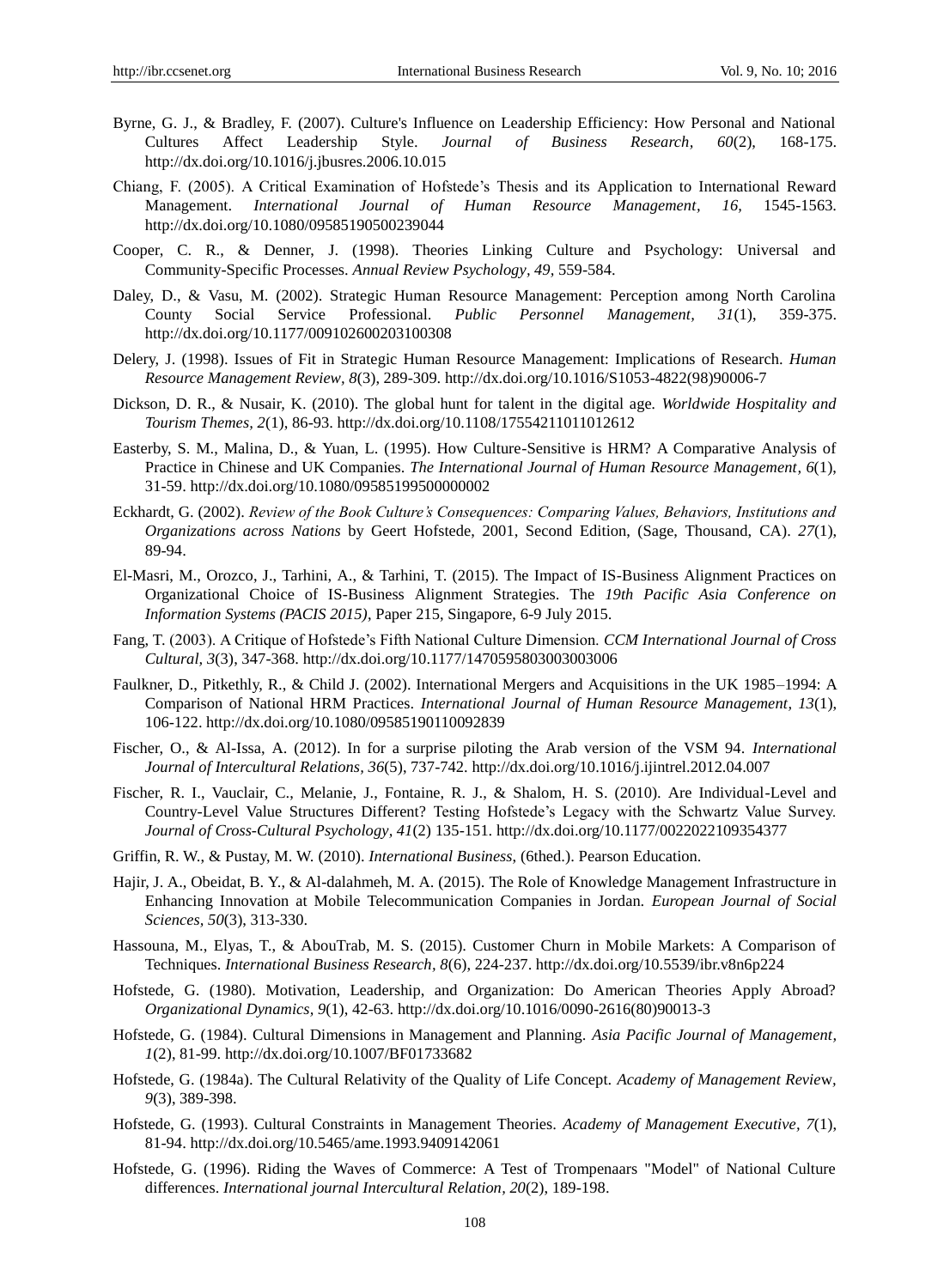- House, R., Javidan, M., & Dorfman, P. (2001). Project GLOBE: An Introduction. *Applied Psychology: An International Review, 50*(4), 489-505.<http://dx.doi.org/10.1111/1464-0597.00070>
- Imm Ng, S., Lee, J. A., & Soutar, G. N. (2006). Are Hofstede's and Schwartz's Value Frameworks Congruent? *International Marketing Review, 24*(2), 164-180.<http://dx.doi.org/10.1108/02651330710741802>
- Ismail, W., Omar, R., & Bidmeshgipour, M. (2010). The Relation of Strategic Human Resource Practices with Firm Performance: Considering the Mediating Role of Resource Based View. *Journal of Asia Pacific Studies, 1*(3), 395-420.
- Jain, P. (2005). A Comparative Analysis of Strategic Human Resource Management (SHRM) Issues in an Organisational Context. *Library Review, 54*(3), 166-179[. http://dx.doi.org/10.1108/00242530510588926](http://dx.doi.org/10.1108/00242530510588926)
- Jaussauda, J., & Liub, X. (2011). When in China: The HRM Practices of Chinese and Foreign-owned Enterprises during a Global Crisis. *Asia Pacific Business Review, 17*(4), 473-491.
- Jimoh, A. O., & Danlami, S. A. (2011). Strategic Human Resource Management and organizational Performance in the Nigerian Manufacturing Sector: An Empirical Investigation. *International Journal of Business and Management, 6*(9), 46-56.
- Joarder, M. H. R., Sharif, M. Y., & Ahmmed, K. (2011). Mediating Role of Affective Commitment in HRM Practices and Turnover Intention Relationship: A Study in a Developing Context. *Business and Economics Research Journa*l*, 2*(4), 135-158.
- Jones, M., & Alony, I. (2007). The Cultural Impact of Information Systems Through the Eyes of Hofstede A Critical Journey. *Issues in Informing Science and Information Technology, 4*(1), 407-419.
- Kateb, G. A., Swies, R., & Maqableh, M. (2014). An Investigation on the Critical Factors of Information System Implementation in Jordanian Information Technology Companies. *European Journal of Business and Management, 7*(36), 11-28.
- Kelly, M. C. (2008). *Comparison of Human Resource Management Practices and Perceptions of Agri-Business Employees across Three Indonesian Subcultures*, Doctoral Dissertation, Texas A and M University, Texas, USA.
- Khasawneh, M., Tarhini, A., Akour, M. A., & Al-Salti, Z. (2016). Developing the Main Knowledge Management Process via Social Media in the IT Organisations: A Conceptual Perspective. *International Journal of Business Administration, 7*(5), 49-64.
- Kittler, M. G., Rygl, D., & Mackinnon, A. (2011). Beyond Culture or beyond Control? Reviewing the Use of Hall"s High-Low-Context Concept. *International Journal of Cross Cultural Management, 11*(1), 63-82. <http://dx.doi.org/10.1177/1470595811398797>
- Lau, C., & Ngo, H. (1996). One Country Many Cultures: Organizational Cultures of Firms of Different Country Origins. *International Business Review, 5*(5), 469-486[. http://dx.doi.org/10.1016/0969-5931\(96\)00022-4](http://dx.doi.org/10.1016/0969-5931%2896%2900022-4)
- Laurent, A. (1986). The Cross-Cultural Puzzle of International Human Resource Management. *Human Resource Management, 25*(1), 91-102.<http://dx.doi.org/10.1002/hrm.3930250107>
- Lee, A. (2011). Understanding Strategic Human Resource Management through the Paradigm of Institutional Theory. *International Employment Relations Review, 17*(1), 65-74.
- Ludviga, I. (2009). Measuring Cultural Diversity: Methodological Approach and Practical Implications; Assessment in Latvian. *The International Journal of Diversity in Organisations, Communities and Nations, 9*(3), 73-85.<http://dx.doi.org/10.18848/1447-9532/CGP/v09i03/39739>
- Manrai, L. A., & Manrai, A. K. (2011). Hofstede's Cultural Dimensions and Tourist Behaviors: A Review and Conceptual Framework. *Finance and Administrative Science, 16*(31), 23-48.
- Maqableh, M., Karajeh, H., & Masa"deh, R. E. (2014). Job Scheduling for Cloud Computing Using Neural Networks. *Communications and Network, 6*(3), 191-201[. http://dx.doi.org/10.4236/cn.2014.63021](http://dx.doi.org/10.4236/cn.2014.63021)
- Masa"deh, R., & Obeidat, B. (2014). The Implementation Process of Training Programs in Jordan: The Role of Information Systems. *European Scientific Journal, 10*(1), 382-399.
- Masa"deh, R., Al-Dmour, R. H., & Obeidat, B. Y. (2015). Strategic IT-Business Alignment as Managers" Explorative and Exploitative Strategies. *European Scientific Journal, 11*(7), 437-457.
- Masa"deh, R., Gharaibeh, A., Tarhini, A., & Obeidat, B. (2015). Knowledge Sharing Capability: A Literature Review. In *Fourth Scientific & Research Conference on New Trends in Business, Management and Social*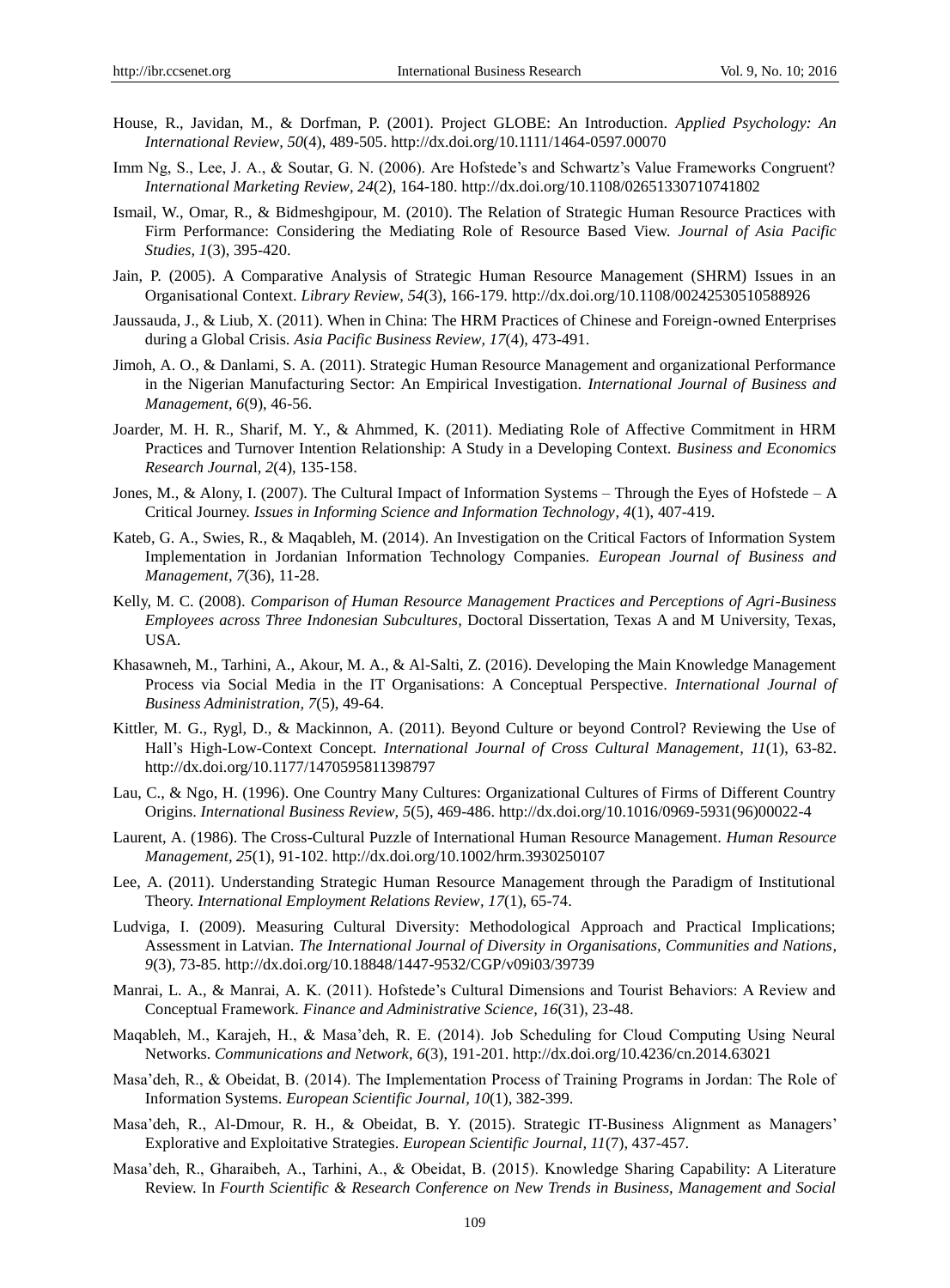*Sciences, 19-20,* 1-16. Istanbul, Turkey.<http://dx.doi.org/10.2139/ssrn.2696924>

- Masa"deh, R., Obeidat, B. Y., & Al-Dmour, R. H. (2015). Knowledge Management Strategies as Intermediary Variables between IT-Business Strategic Alignment and Firm Performance. *European Scientific Journal, 11*(7), 344-368
- Masa"deh, R., Obeidat, B. Y., & Tarhini, A. (2016). A Jordanian Empirical Study of The Associations Among Transformational Leadership, Transactional Leadership, Knowledge Sharing, Job Performance, and Firm Performance: A Structural Equation Modelling Approach. *Journal of Management Development, 35*(5), 681-705.<http://dx.doi.org/10.1108/JMD-09-2015-0134>
- Masa"deh, R., Shannak, R., Maqableh, M., & Tarhini, A. (2016). The Impact of Knowledge Management on Job Performance in Higher Education: The Case of the University of Jordan. *Journal of Enterprise Information Management, 29*(6), 13-37.
- Masa'deh, R., Maqableh, M. M., & Karajeh, H. (2014). A Theoretical Perspective on the Relationship between Leadership Development, Knowledge Management Capability, and Firm Performance. *Asian Social Science, 10*(6), 128-137.
- Mendonca, M., Kanungo, R. N., & Aycan, Z. (1999). Culture: The Forgotten Factor in Human Resource Management. *The Journal of Business Perspective, 3*(2), 1-7. <http://dx.doi.org/10.1177/097226299900300202>
- Metcalfe, B. D. (2006). Exploring Cultural Dimensions of Gender and Management in the Middle East. *International Business Review, 48*(1), 93-107[. http://dx.doi.org/10.1002/tie.20087](http://dx.doi.org/10.1002/tie.20087)
- Miah, M. K., & Bird, A. (2007). The Impact of Culture on HRM Styles and Firm Performance: Evidence from Japanese Parents, Japanese Subsidiaries/Joint Ventures and South Asian Local Companies. *International Journal of Human Resource Management, 18*(5), 908-923[. http://dx.doi.org/10.1080/09585190701249537](http://dx.doi.org/10.1080/09585190701249537)
- Milikic, B. (2009). The Influence of Culture on Human Resources Management Processes and Practices: The Propositions for Sebia. *Economic Annuals, 181*(1), 93-118[. http://dx.doi.org/10.2298/EKA0981093B](http://dx.doi.org/10.2298/EKA0981093B)
- Miller, D. (2006). Strategic Human Resource Management in Department Stores: A Historical Perspective. *Journal of Retailing and Consumer Services, 13*(2), 99-109. <http://dx.doi.org/10.1016/j.jretconser.2005.08.012>
- Ming, L. C., & Yue, N. H. (1996). One Country Many Cultures: Organizational Cultures of Firms of Different Country Origins. *International Business Review, 5*(5), 469-486. [http://dx.doi.org/10.1016/0969-5931\(96\)00022-4](http://dx.doi.org/10.1016/0969-5931%2896%2900022-4)
- Minkov, M., & Hofstede, G. (2012). Hofstede's Fifth Dimension: New Evidence from the World Values Survey. *Journal of Cross-Cultural Psychology, 4*(1), 20-39[. http://dx.doi.org/10.1177/0022022110388567](http://dx.doi.org/10.1177/0022022110388567)
- Munley, A. E. (2011). Culture Differences in Leadership. *The IUP Journal of Soft Skills, 5*(1), 16-30.
- Myloni, B., Harzing, W. A., & Mirza, H. (2004). Human Resource Management in Greece. *International Journal of Cross Cultural Management, 4*(1), 59-76.<http://dx.doi.org/10.1177/1470595804041527>
- Nayyab, H. H., Hamid, M., Naseer, F., & Iqbal, M. (2011). The Impact of HRM Practices on the Organizational Performance: The Study of Banking Sector in Okara, Punjab (Pakistan). *Interdisciplinary Journal of Contemporary Research in Business, 3*(3), 661-672.
- Newman, K. L., & Nollen, S. D. (1996). Culture and Congruence: The Fit between Management Practices and National Culture. *Journal of International Business Studies, 27*(4), 1-11. <http://dx.doi.org/10.1057/palgrave.jibs.8490152>
- Noe, R., Hollenbeck, J., Gerhart, B., & Wright, P. (2010). *Human Resource Management: Gaining a Competitive Advantage,* (7th ed). New York: McGraw-Hill.
- Obeidat, B. Y., Al-Suradi, M., Masa"deh, R., & Tarhini, A. (2016). The Impact of Knowledge Management on Innovation: An Empirical Study on Jordanian Consultancy Firms. *Management Research Review, 39*(10), 33-52.
- Obeidat, B. Y., Hashem, L., Alansari, I., & Al-Salti, Z. (2016). The Effect of Knowledge Management Uses on Total Quality Management Practices: A Theoretical Perspective. *Journal of Management and Strategy, 7*(4), 12-33.
- Obeidat, B. Y., Masa'deh, R., & Abdallah, A. B. (2014). The Relationships among Human Resource Management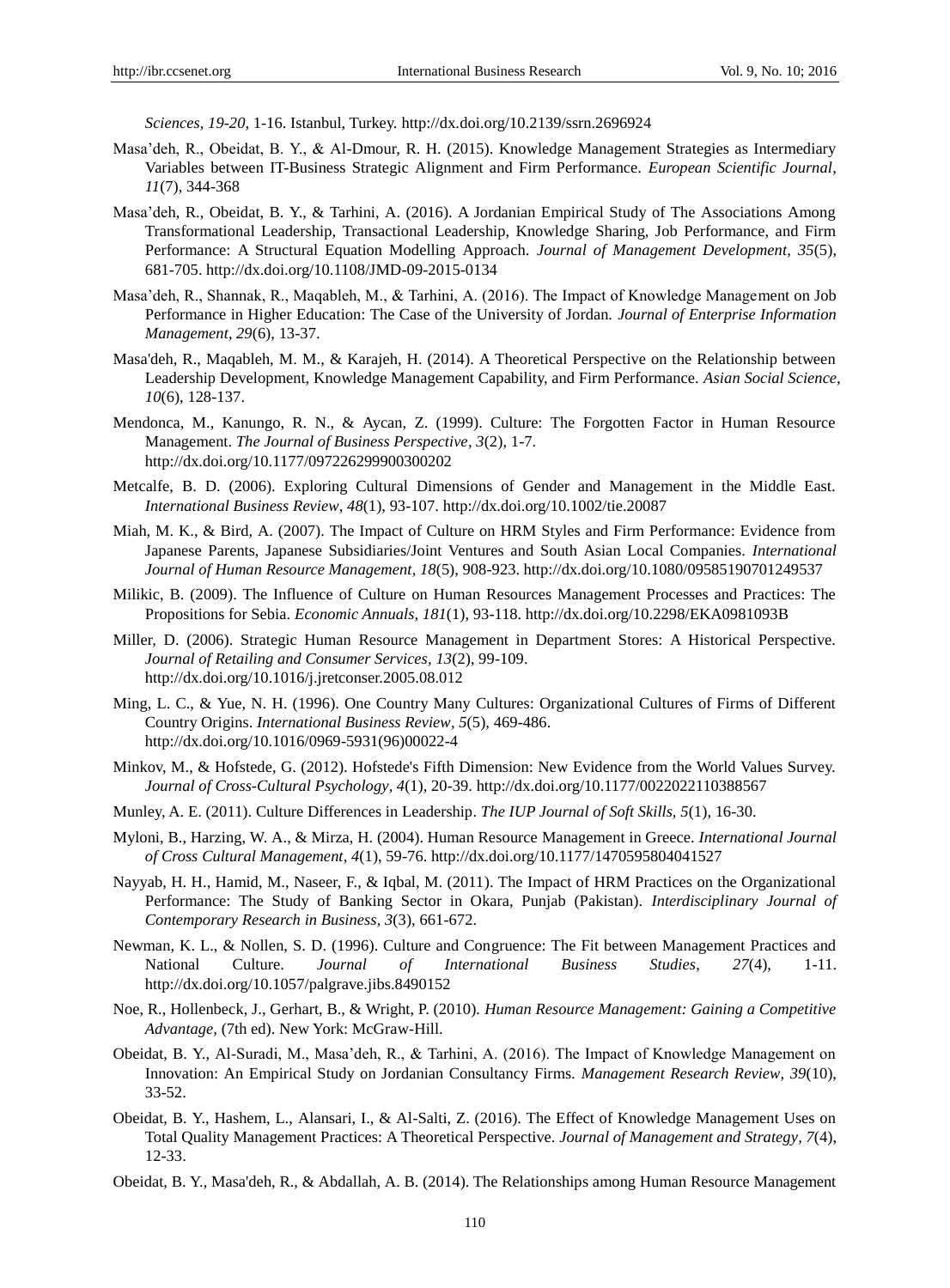Practices, Organizational Commitment, and Knowledge Management Processes: A Structural Equation Modeling Approach. *International Journal of Business and Management, 9*(3), 9-26. <http://dx.doi.org/10.5539/ijbm.v9n3p9>

- Obeidat, B., Shannak, R., Masa"deh, R. E. M. D. T., & Al-Jarrah, I. (2012). Toward Better Understanding for Arabian Culture: Implications based on Hofstede"s Cultural Model. *European Journal of Social Sciences, 28*(4), 512-522.
- Orozco, J., Tarhini, A., Masa"deh, R., & Tarhini, T. (2015). A Framework of IS/Business Alignment Management Practices to Improve the Design of IT Governance Architectures. *International Journal of Business and Management, 10*(4), 1-12.<http://dx.doi.org/10.5539/ijbm.v10n4p1>
- Orr, L. M., & Hauser, W. J. (2008). A Re-Inquiry of Hofstede's Cultural Dimensions: A Call for 21st Century Cross-Cultural Research. *Marketing Management Journal, 18*(2), 1-19.
- Othman, A. E. A. (2009). Strategic HRM Practices: Perspectives of Malaysian and Japanese Owned Companies in Malaysia. *Global Business and Management Research: An International Journal, 1*(1), 1-22.
- Pfeffer, J. (1998). Seven Practices of successful Organizations. *California Management Review, 40*(2), 96-124. <http://dx.doi.org/10.2307/41165935>
- Rapp, J. K., Bernardi, R. A., & Susan, M. (2011). Examining the Use of Hofstede"s Uncertainty Avoidance Construct in International Research: A 25-Year Review. *International Business Research, 4*(1), 3-15.
- Reiche, S. R., Yih-teen, L., & Quintanilla, J. (2012). Cultural Perspectives on Comparative HRM. *Handbook of Research on Comparative Human Resource Management, eds. GK Stahl, I. Björkman and S. Morris, Cheltenham: Edward Elgar,* 51-68.
- Schuler, R. S. (2000). The Internationalization of Human Resource Management. *Journal of International Management, 6*(2), 239-260. [http://dx.doi.org/10.1016/S1075-4253\(00\)00025-9](http://dx.doi.org/10.1016/S1075-4253%2800%2900025-9)
- Schuler, R. S., & Rogocsky, N. (1998). Understanding Compensation Practice Variations across Firms: The Impact of National Culture. *Journal of International Business Studies, 29*(1), 1-14. <http://dx.doi.org/10.1057/palgrave.jibs.8490030>
- Schuler, R. S., Jackson, S. E., Jackofsky, E., & Slocum, J. W. (1996). Managing Human Resources in Mexico: A Cultural Understanding. *Business Horizons, 39*(3), 55-61. [http://dx.doi.org/10.1016/S0007-6813\(96\)90009-9](http://dx.doi.org/10.1016/S0007-6813%2896%2990009-9)
- Shannak, R. O., Obeidat, B. Y., & Masadeh, R. M. (2012). Culture and the Implementation Process of Strategic Decisions in Jordan. *Journal of Management Research, 4*(4), 257-281. <http://dx.doi.org/10.5296/jmr.v4i4.2160>
- Shannak, R., Al-Zu"bi, Z., Alshurideh, M., & Altamony, H. (2012). A Theoretical Perspective on the Relationship between Knowledge Management Systems, Customer Knowledge Management, and Firm Competitive Advantage. *European Journal of Social Sciences, 32*(4), 520-532
- Steel, P., & Taras, V. (2010). Culture as a Consequence: A Multi-Level Multivariate Meta-Analysis of the Effects of Individual and Country Characteristics on Work-Related Cultural Values. *Journal of International Management, 16,* 211-233.<http://dx.doi.org/10.1016/j.intman.2010.06.002>
- Swaidan, Z., & Hayes, L. A. (2005). Hofstede Theory and Cross Cultural Ethics Conceptualization, Review, and Research Agenda. *Journal of American Academy of Business, 6*(2), 10-16.
- Tarhini, A. (2013). *The effects of individual-level culture and demographic characteristics on e-learning acceptance in Lebanon and England: A structural equation modeling approach.* (Unpublished doctoral dissertation). Brunel University London, Middlesex, UK.
- Tarhini, A., Ammar, H., Tarhini, T., & Masa"deh, R. (2015). Analysis of the Critical Success Factors for Enterprise Resource Planning Implementation from Stakeholders" Perspective: A Systematic Review. *International Business Research, 8*(4), 25-40[. http://dx.doi.org/10.5539/ibr.v8n4p25](http://dx.doi.org/10.5539/ibr.v8n4p25)
- Tarhini, A., Arachchilage, N. A. G., Masa"deh, R., & Abbasi, M. S. (2015). A Critical Review of Theories and Models of Technology Adoption and Acceptance in Information System Research. *International Journal of Technology Diffusion (IJTD), 6*(4), 58-77.<http://dx.doi.org/10.4018/IJTD.2015100104>
- Tarhini, A., Hone, K., Liu, X., & Tarhini, T. (2016). Examining the Moderating Effect of Individual-level Cultural values on Users" Acceptance of E-learning in Developing Countries: A Structural Equation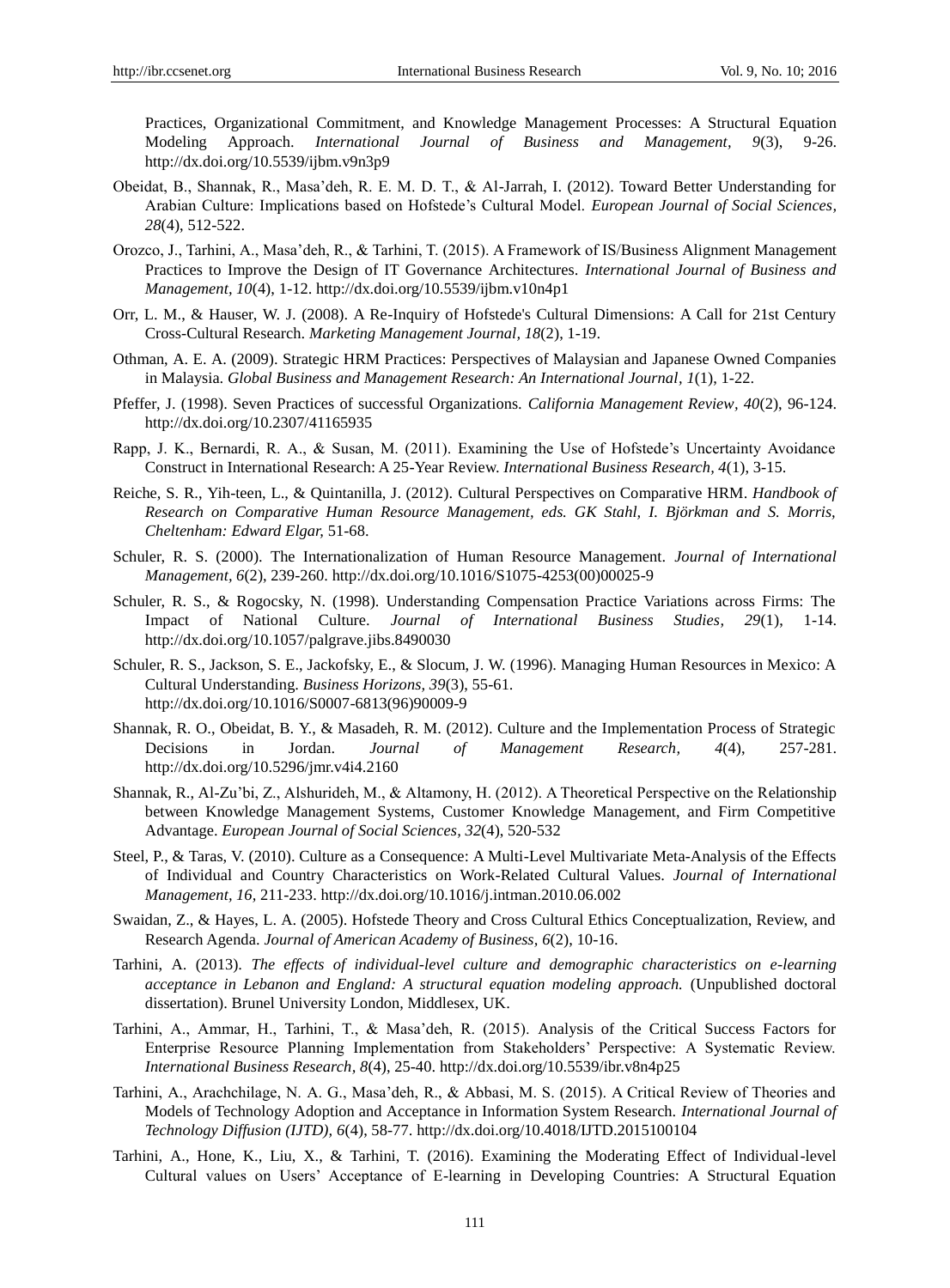Modeling of an extended Technology Acceptance Model. *Interactive Learning Environments*, 1-23. <http://dx.doi.org/10.1080/10494820.2015.1122635>

Trompenaars, F., & Charles, H. (1997). *Riding the Waves of Culture*, (2nded.). New York: McGraw-Hill.

- Van Oudenhoven, J. P. (2001). Do Organizations Reflect National Cultures? A 10-Nation Study. *International Journal of Intercultural Relations, 25*(1), 89-107. [http://dx.doi.org/10.1016/S0147-1767\(00\)00044-4](http://dx.doi.org/10.1016/S0147-1767%2800%2900044-4)
- Wan, D., Ong, C. H., & Kok, V. (2002). Strategic Human Resource Management and Organizational Performance in Singapore. *International Journal of Cross Cultural, 4*(1), 33-42. <http://dx.doi.org/10.1177/0886368702034004006>
- Weber, T. J. (2006). *Examining the Impact of National Culture on the Practice-Performance Relationship*, University of North Carolina at Chapel Hill, USA.
- Wei, L., Liu, J., Zhang, Y., & Chiu, R. (2008). The Role of Corporate Culture in the Process of Strategic Human Resource Management: Evidence from Chinese Enterprise. *Human Resource Management, 47*(4), 777-794. <http://dx.doi.org/10.1002/hrm.20244>
- Wright, P. M. (1998). Introduction: Strategic Human Resources Management Research in the 21st Century. *Human Resource Management Review, 8*(3), 187-191[. http://dx.doi.org/10.1016/S1053-4822\(98\)90001-8](http://dx.doi.org/10.1016/S1053-4822%2898%2990001-8)
- Wright, P. M., & McMahan, C. G. (1992). Theoretical Perspective of Strategic Human Resource Management. *Journal of Management, 18*(2), 296-320.<http://dx.doi.org/10.1177/014920639201800205>
- Wu, J. Y. (2008). A General Behavior Model and New Definitions of Organizational Cultures. *The Journal of Socio-Economics, 37*(1), 2535-2545.<http://dx.doi.org/10.1016/j.socec.2007.10.002>
- Yadav, R., Sharma, S. K., & Tarhini, A. (2016). A multi-analytical approach to understand and predict the mobile commerce adoption. *Journal of Enterprise and Information Management, 29*(2), 222-237. <http://dx.doi.org/10.1108/JEIM-04-2015-0034>
- Yan, Z. (2010). *The Effect of Human Resource Practices on Firm Performance in Chinese SMEs: An Empirical Study in Manufacturing Sector*. Doctoral Thesis, Faculty of Management, Université du Québec, Canada.
- Zhiwei, B. N. (2012). The Impact of National Factors on Personnel Management: A Cross-National Examination of HRM Practices in Singapore and Thailand. *International Journal of Business and Management, 13*(7), 21-27.<http://dx.doi.org/10.5539/ijbm.v7n13p21>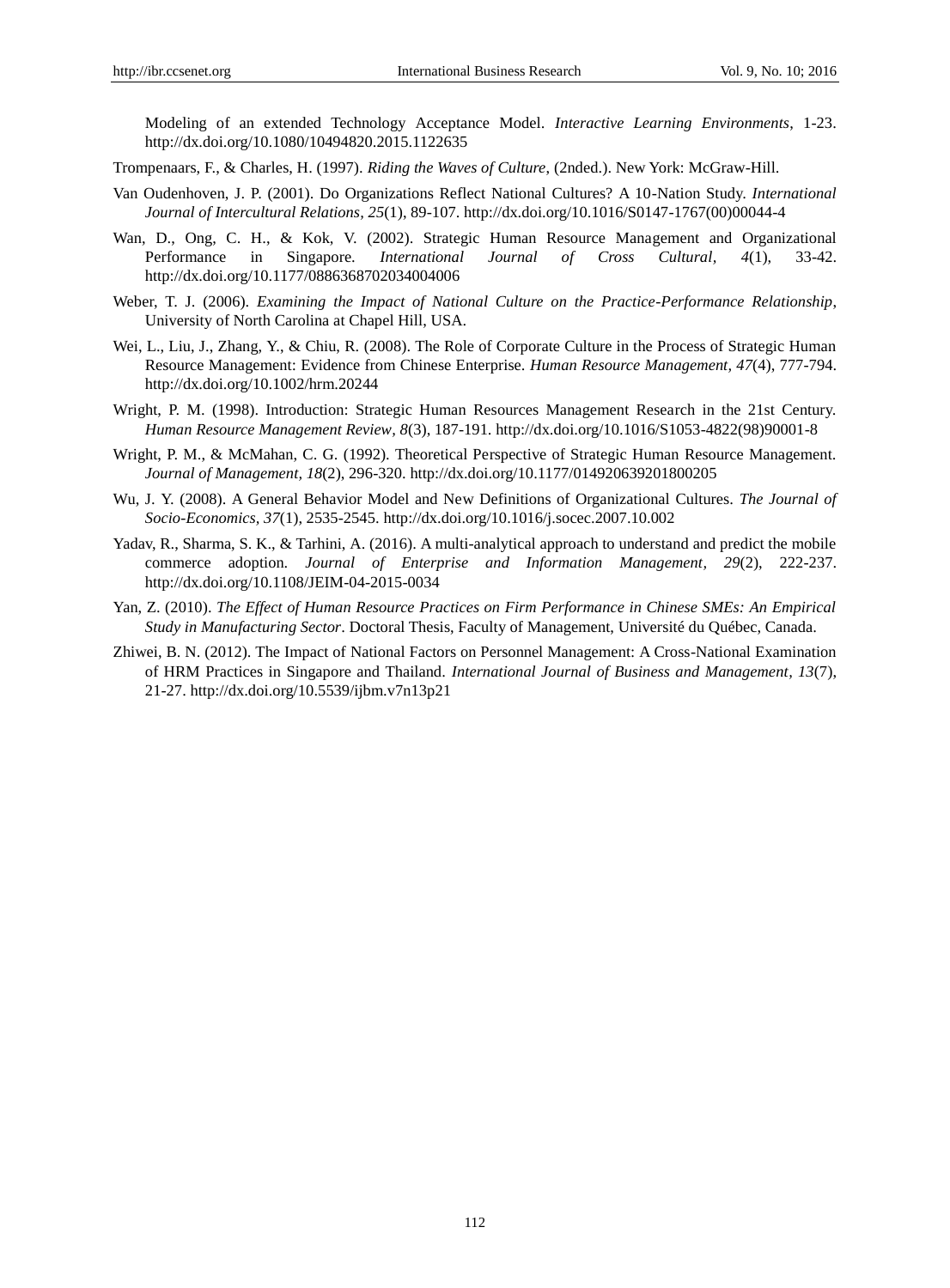## **Appendix A.** Mean and standard deviation of SHRM practices

| <b>Item</b>                                                                                               | Mean | <b>SD</b> |
|-----------------------------------------------------------------------------------------------------------|------|-----------|
| In my company, the duties of job are clearly defined.                                                     | 2.79 | 1.26      |
| In my company, the job description contains all of the duties performed by individual employees.          | 2.86 | 1.25      |
| In my company, the job duties are shaped more by employees than by a specific job description.            | 2.62 | 1.16      |
| Analysis and design of work (Cronbach's alpha $= 0.940$ )                                                 | 2.76 |           |
| My company forecasting the future shortages or surpluses in employees.                                    | 2.67 | 1.01      |
| In my company, there is a program that can be utilized to reduce labor surpluses (such as downsizing and  | 2.92 | 1.09      |
| early retirement programs).                                                                               |      |           |
| In my company, there is a program that can be utilized to eliminate a labor shortage (such as bringing in | 2.72 | 1.11      |
| temporary workers or expanding over time).                                                                |      |           |
| HR planning (Cronbach's alpha = $0.92$ )                                                                  | 2.76 |           |
| In my company, we use structured test in order to properly assess the candidates (skills, competencies,   | 3.02 | 1.29      |
| personality).                                                                                             |      |           |
| In my company, we use structured interviews to assess correctly the selected candidates (skills,          | 2.89 | 1.15      |
| competencies, personality).                                                                               |      |           |
| Recruitment decision is determined by, applicant ability to do technical things related to the job.       | 2.58 | 1.14      |
| In my company, the relationship (family, friend, religion, etc) between applicant and the company is used | 3.11 | 1.14      |
| as determinant for recruitment decision.                                                                  |      |           |
| My company uses external recruitment in order to recruit potential employees.                             | 2.91 | 1.11      |
| Recruiting /Selection (Cronbach's alpha = 0.941)                                                          | 2.90 |           |
| In my company, we use specific training to make employees more responsive to the requirement of their     | 2.78 | 1.18      |
| positions (e.g. specialist courses in their field).                                                       |      |           |
| In my company, we use training programs to make employees more responsive to future needs of the          | 2.71 | 1.24      |
| company (e.g. courses of leadership or continue training).                                                |      |           |
| In my company, there are formal training program to teach new hires the skills they need to perform their | 2.80 | 1.19      |
| iob.                                                                                                      |      |           |
| Training and development (Cronbach's alpha = $0.933$ )                                                    | 2.77 |           |
| Salary increases in my company are based on individual's seniority qualification, and/or work experience. | 2.99 | 1.21      |
| The salary in my company is adjusted for cost-of-living increases.                                        | 3.07 | 1.23      |
| My company offers many types of incentives to employees besides their basic wages.                        | 3.05 | 1.28      |
| Salary increases are based on job performance at our company.                                             | 2.96 | 1.26      |
| Compensation (Cronbach's alpha = $0.937$ )                                                                | 3.01 |           |
| We use rating scale to compare and rank employees' performance.                                           | 2.96 | 1.24      |
| We evaluate performance by matching employees behaviors with the work behaviors described on the          | 2.87 | 1.16      |
| appraisal form.                                                                                           |      |           |
| Our performance appraisal system focuses more on how things are done as opposed to how many things        | 2.88 | 1.11      |
| are done.                                                                                                 |      |           |
| We use specific and measurable goals such as sales targets, units produced or number of customers served  | 2.83 | 1.13      |
| in evaluating employees.                                                                                  |      |           |
| Our performance appraisal system emphasizes qualities such as loyalty, cooperation and initiative.        | 2.87 | 1.16      |
| Performance management (Cronbach's alpha = 0.925)                                                         | 2.88 |           |
| My company has a real interest in the welfare and overall satisfaction of those who work here.            | 3.02 | 1.33      |
| My company frequently sponsors social and cultural events for our employees and their families.           | 3.26 | 1.25      |
| My company makes special efforts to improve the working conditions.                                       | 2.90 | 1.22      |
| My company provides general welfare services and support for the employees' families.                     | 3.27 | 1.26      |
| In my company, It is difficult to dismiss an employee from his/her job.                                   | 3.12 | 1.29      |
| In my company, there is a commitment to protect jobs of workers, in spite of all the predictable changes. | 3.02 | 1.19      |
| Employee relation (Cronbach's alpha = $0.938$ )                                                           | 3.10 |           |
| HRM practices (Cronbach's alpha $= 0.935$ )                                                               | 2.91 |           |